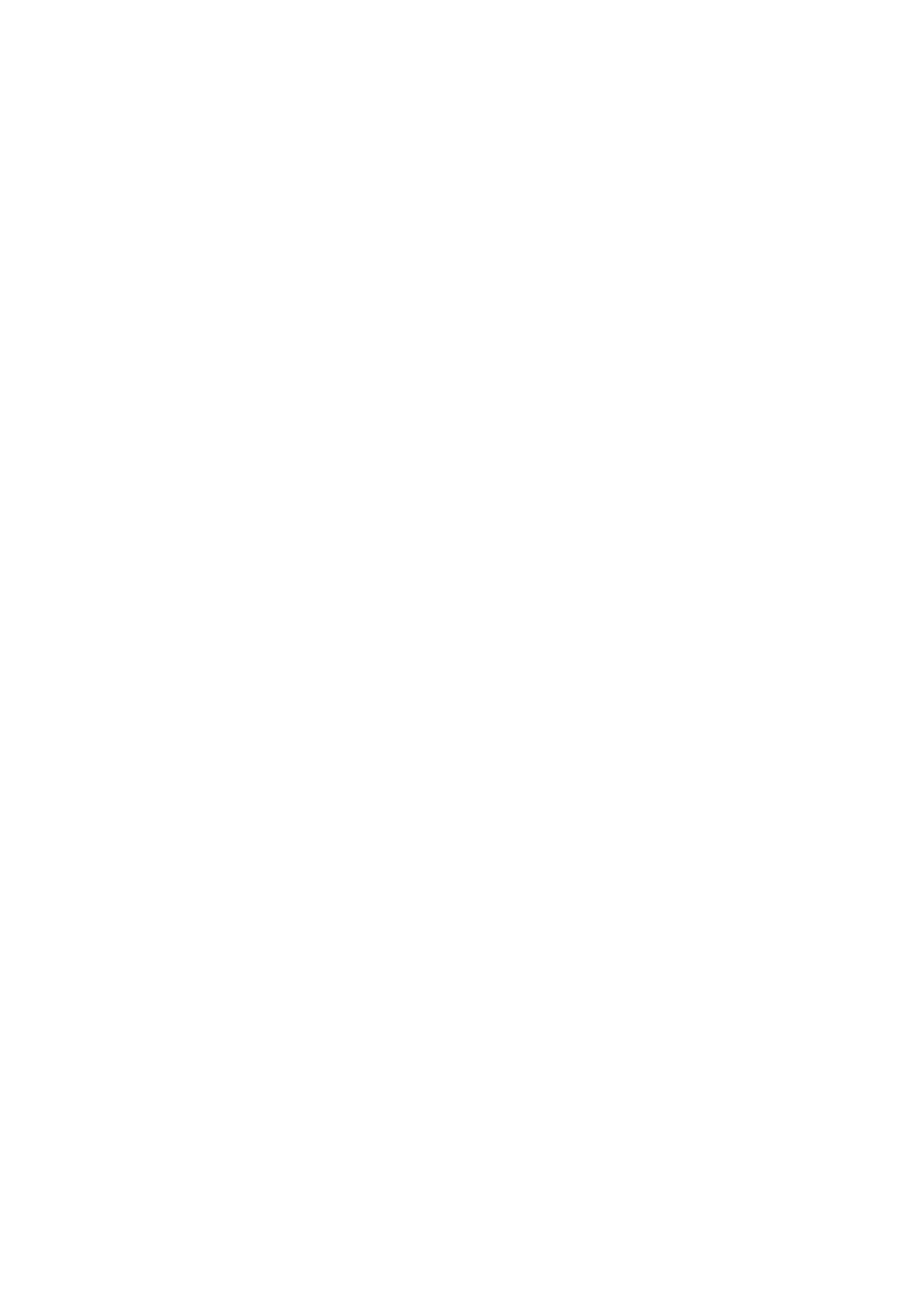#### **UPDATE OF THE 1993 SNA - ISSUE No. 24 ISSUES PAPER FOR THE JANUARY 2006 AEG MEETING**

## PUBLIC-PRIVATE PARTNERSHIPS<sup>1</sup>

Brett Kaufmann, Robin Lynch, Christoph Maier, and John Pitzer<sup>2</sup>

## EXECUTIVE SUMMARY

1. Public-Private Partnerships (PPPs) are complex legal arrangements designed to share the control and the risks and rewards of a set of fixed assets between a private enterprise and a public unit, normally a unit of the general government sector. In most PPPs, the assets are legally owned and used by the private enterprise to produce a specified category of services for several years, and then the government gains operational control and legal ownership of the assets, often without payment. PPPs have become important parts of government economic and financial policies with the goal of increasing the efficiency of government production and gaining access to a wider range of financial sources.

2. There are no guidelines in the SNA about PPPs. The SNA treatment of operating and financial leases and the definition of an economic asset are applicable to PPPs, but they are not sufficient to derive an appropriate accounting treatment for PPPs and are themselves currently being considered for revision by the Canberra II group.

3. The first major issue that needs to be decided for any PPP is whether the private enterprise or the government is the economic owner of the fixed assets. This question arises in other situations, notably with leases, and the same principles should be used to make the decision. PPPs are usually more complicated than leases and other asset-sharing arrangements, so that a more detailed discussion of the factors to consider in making the decision for a PPP will be beneficial. In this regard, the discussion of risks in Eurostat's *ESA95 Manual on government deficit and debt* may be a good starting point, but will need to be supplemented to reflect other opinions.

4. Deciding which unit is the economic owner of the fixed assets must be done on a case-by-case basis and will normally require intensive study of the contractual arrangements, an activity requiring more resources than are generally available to statistical agencies. Government financial accountants and their auditors usually will be in a better position to make this decision. As long as the basis on which they make the decision does not conflict materially with SNA principles, their decisions should be accepted for the SNA as well.

5. The International Accounting Standards Board (IASB) is developing specific guidance for financial accountants to use when deciding which unit is the economic owner of the fixed assets. That project is not complete and may not be complete for some time. When it is complete, the results should be reviewed for consistency with SNA principles because they are likely to become a widely accepted international standard.

6. A second major problem with PPPs is how to ensure that the proper transactions are recorded to reflect the underlying realities of the economic activities generated by the PPP. The variety of

<sup>&</sup>lt;sup>1</sup> The title in the list of SNA issues to be considered in the update process is "Build-Own-Operate-Transfer (BOOT) Schemes." Public Private Partnerships is a more inclusive term that has become accepted in the international discussions of this subject.

 $2^2$  The views expressed are purely those of the authors and do not necessarily represent the views of their employers. David Watkins and Ian Carruthers of the UK Treasury contributed valuable comments.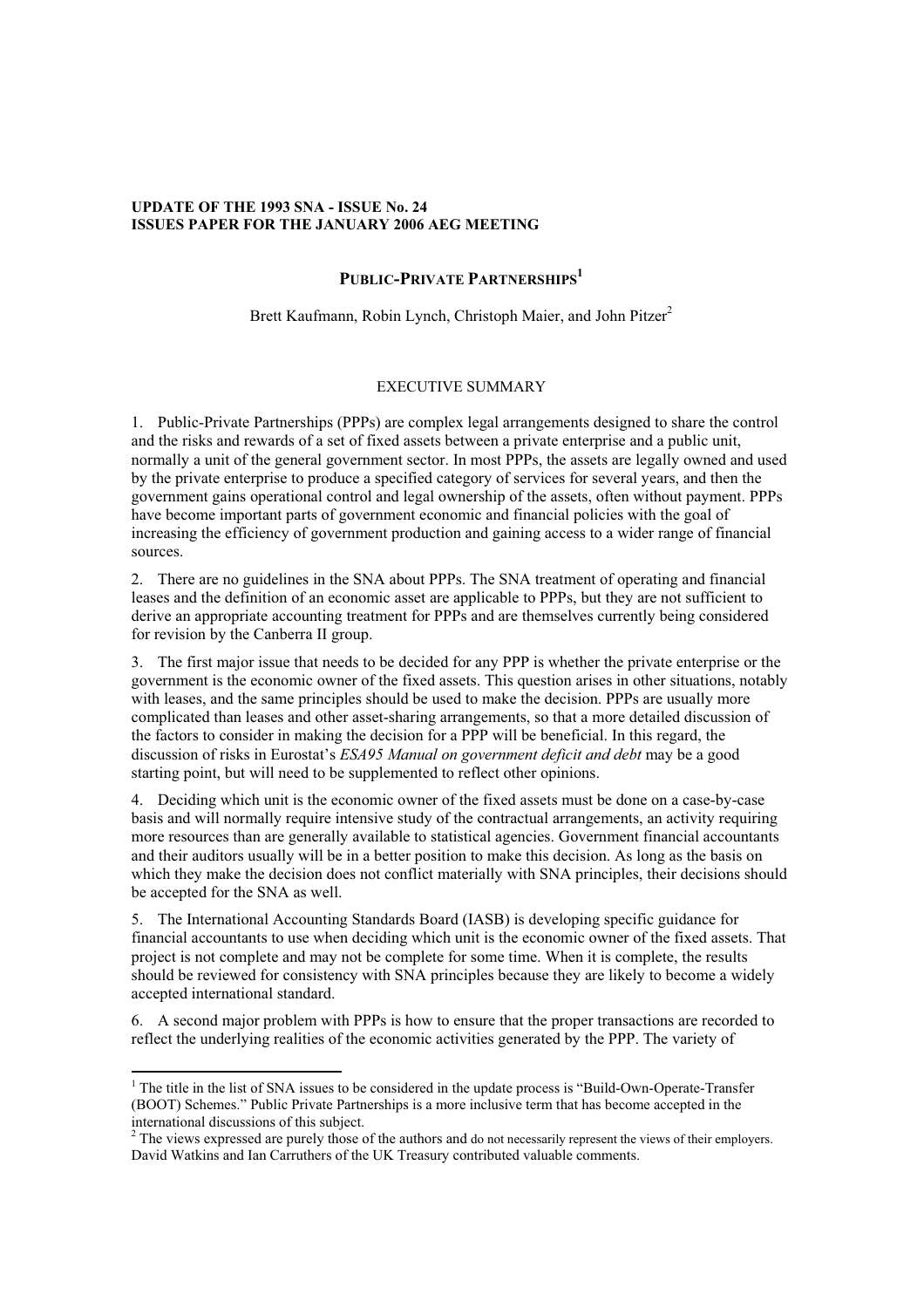possible arrangements regarding the use of the assets during the contract and for either an optional or mandatory change in ownership at the end of the contract makes it impossible to formulate prescriptive rules covering all possibilities. There are, however, some general problems that will arise with most PPPs, and it is possible to indicate the principal underlying economic activities that should be demonstrated by the transactions.

7. If the private enterprise is assessed as being the economic owner and the government obtains legal and economic ownership at the end of the contract without an explicit payment, the government has implicitly agreed to purchase the assets. Depending on the circumstances and the information available, the acquisition can be accomplished by gradually building up a financial claim of the government and a liability of the private unit equal to the value of the assets or to impute a capital transfer. If the government is assessed as being the economic owner of the assets but does not make any explicit payment at the beginning of the contract, a transaction must be constructed to accomplish the implicit purchase. The most common suggestion is that the purchase be made with an imputed financial lease because the arrangement is similar to an actual financial lease, but other means of payment by the government for the asset could be an operating lease prepayment or an intangible asset. In all cases, the correct measure of production should be ensured. The principal difficulty occurs when the government is the economic owner of the assets but the capital services of the assets are consumed by the private enterprise in its production, which may require the imputation of an operating lease.

#### 8. *Recommendations of the Canberra II group:*

- (i) Because of the growing importance of PPPs for government economic and financial policies, a description of PPPs and the general principles for their accounting treatment should be added to the SNA.
- (ii) Determining whether the private or public unit is the economic owner of the assets referred to in a PPP contract should be decided using the same principles as are used to determine the economic owner of any other asset.
- (iii) The text of the SNA regarding economic ownership should discuss the types of control or risks and rewards likely to be relevant for PPPs. Given that the relative importance of each factor is likely to vary with each PPP, and PPP arrangements are normally more complex than other asset-sharing arrangements. Thus, it is not possible to state prescriptive rules that will be applicable to every situation in a satisfactory way. A general description of the factors to consider is all that is feasible. The risks mentioned in the Eurostat's *ESA95 Manual on government deficit and debt* are relevant for this purpose, but will need to be supplemented to reflect other opinions.
- (iv) Statistical offices may not have the resources to evaluate each PPP contract. The decisions of government accountants and their auditors generally should be accepted as long as the methodologies used do not materially contradict the general principles of the SNA regarding the economic ownership of assets.
- (v) When the IASB guidelines for PPPs have been finalized, the ISWGNA should evaluate them for consistency with SNA principles.
- (vi) The text of the SNA should state that the complexity and variety of PPP contracts precludes the enumeration of detailed rules governing the transactions to be recorded concerning the control and use of the assets. Instead, all of the facts and circumstances of each contract should be considered, and then an accounting treatment should be selected that best brings out the underlying economic relationships.
- (vii) A government's residual interest in assets economically owned by the private unit, the acquisition of operational assets taken into use by a government as economic owner, and the measurement of production should be reflected by the appropriate accounting treatment.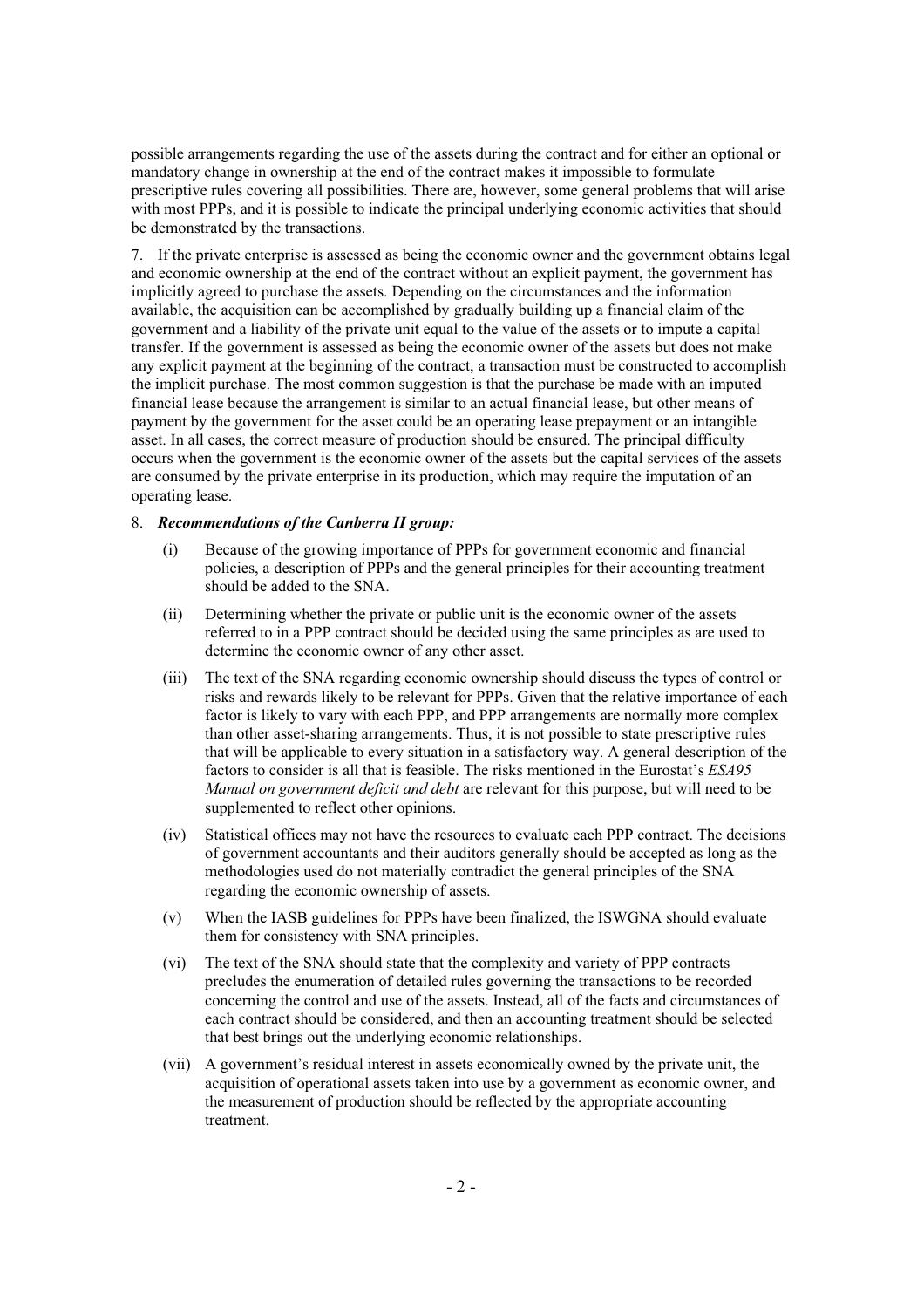9. These recommendations are believed to be feasible. Because statistics for the general government sector are normally derived from government financial accounting records, the data should require little adjustment than other general government statistics as long as the general principles used by government accountants comply with SNA principles.

10. Does the AEG agree with these recommendations?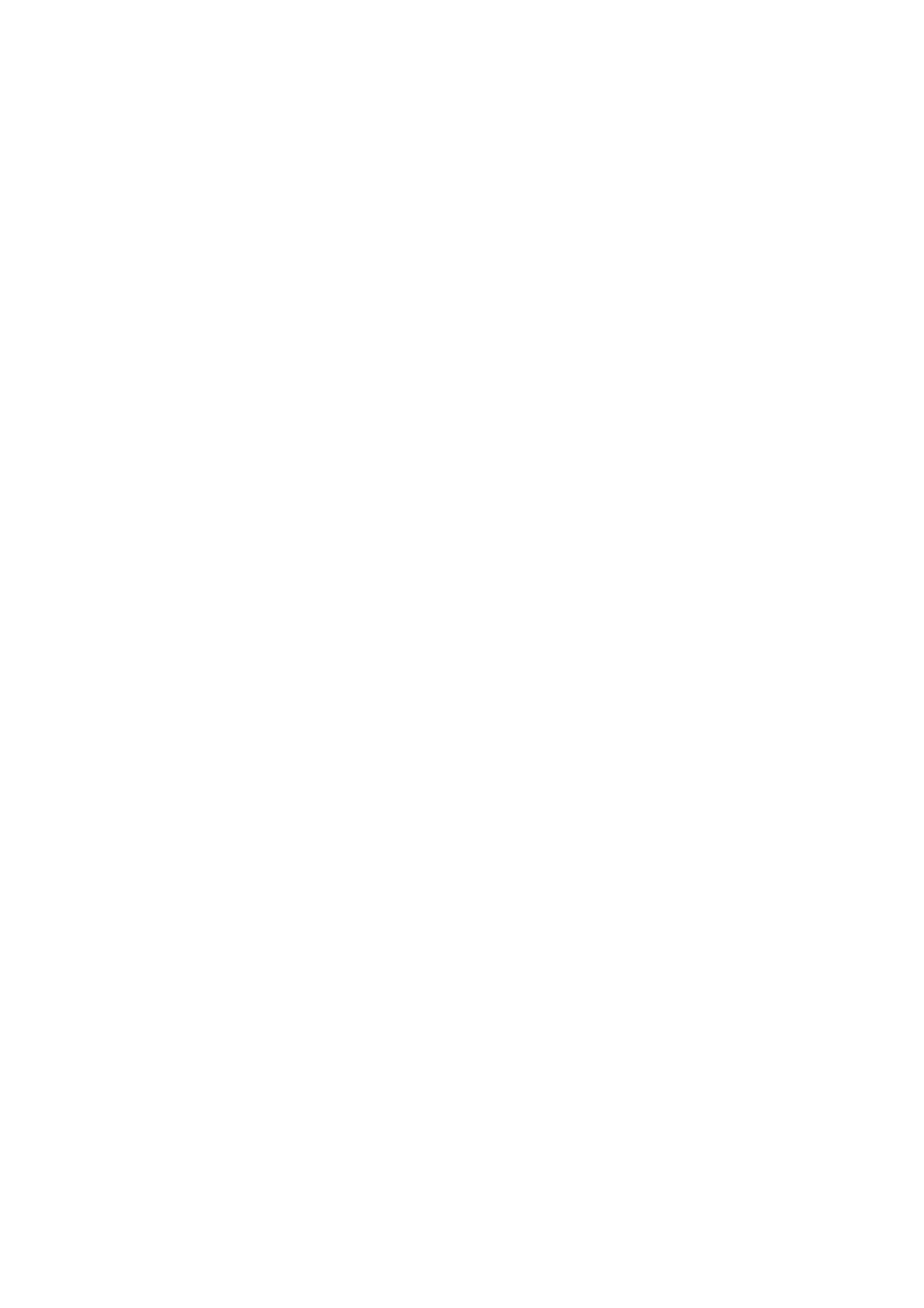### **PUBLIC-PRIVATE PARTNERSHIPS**

#### **1. Background**

1. Public-private partnerships (PPPs) are complex, long-term contracts between private and public units.<sup>1</sup> PPPs normally involve a collection of expensive fixed assets being acquired by a private unit, which then operates and manages the assets to produce and deliver services either to the public unit or to the general public on behalf of the public unit. At the end of the contract, the public unit often acquires legal ownership of the fixed assets, sometimes without payment or for a payment that clearly is less than the market value. The fixed assets are often referred to as infrastructure assets because many of the large projects undertaken by means of PPPs involve the provision of services to the public that government is normally expected to provide, such as transportation, communications, health, and education services.

2. Governments engage in PPPs for a variety of reasons, including the hope that private management may lead to more efficient production and that explicit government debt can be avoided by using private financial sources. Whatever the reason, PPPs have increased greatly in importance since the 1993 SNA was published. PPP contracts frequently generate difficult accounting decisions because legal ownership of the assets may differ from operational control, there may be an advance agreement for the transfer of legal ownership part way through the service lives of the assets, observed monetary transactions may take place at prices that are not market prices, and actual transactions may have to be rearranged to reveal their true economic character. In addition, there have been several reports that government policy decisions have been affected by an advance determination by accountants and their auditors of the accounting treatments to be applied to a proposed PPP. That is, if it is determined that the fixed assets to be acquired for use in a PPP are to be treated as government assets together with the imputation of a corresponding amount of debt, these reports have implied that the government involved has chosen not to proceed with the PPP.

#### **2. Current SNA treatment and reasons to change it**

3. PPPs are not mentioned in the 1993 SNA. They also are not mentioned in the government finance, balance of payments, or monetary and financial statistics manuals. In August 2004, a chapter on PPPs was added to Eurostat's *ESA95 Manual on government deficit and debt*,<sup>2</sup> which replaced an earlier chapter on the same subject. This chapter was necessary because of the importance of PPPs for government finance statistics and the lack of guidance in the SNA. Because of the sharply increased volume of PPPs since publication of the 1993 SNA and because of the reports that government behaviour is affected by the accounting and statistical treatments given to PPPs, it has become important to describe these schemes in the SNA and to provide guidance for their accounting.

4. The SNA cannot cover every possibility in full detail. When a specific situation is not covered or not in sufficient detail, one applies any relevant general principles or specific guidance for similar situations. In this case, the applicable principles are the distinction between operating and financial leases, the definition of an economic asset, and the requirement to rearrange monetary transactions or to construct non-monetary transactions to bring out the underlying economic relationships. The guidance with respect to leases and the definition of an asset are themselves under consideration for change and/or elaboration in the revised SNA and, therefore, of limited use for analysing PPPs.

<sup>&</sup>lt;sup>1</sup> The use of public and private in the term "public-private partnerships" should be interpreted broadly. The private unit should be a for-profit enterprise, which might be a public corporation. The public unit will normally be a government unit, but it could be a public corporation. Obviously, a PPP contract between a government unit and a wholly owned public corporation would raise many questions about independence. It will often be convenient here to refer to "governments" rather than "public units." It is also possible for a private non-profit institution to engage in this type of contract in that same way that a public unit would. 2

Published as section 4.2, "Long term contracts between government units and non-government partners."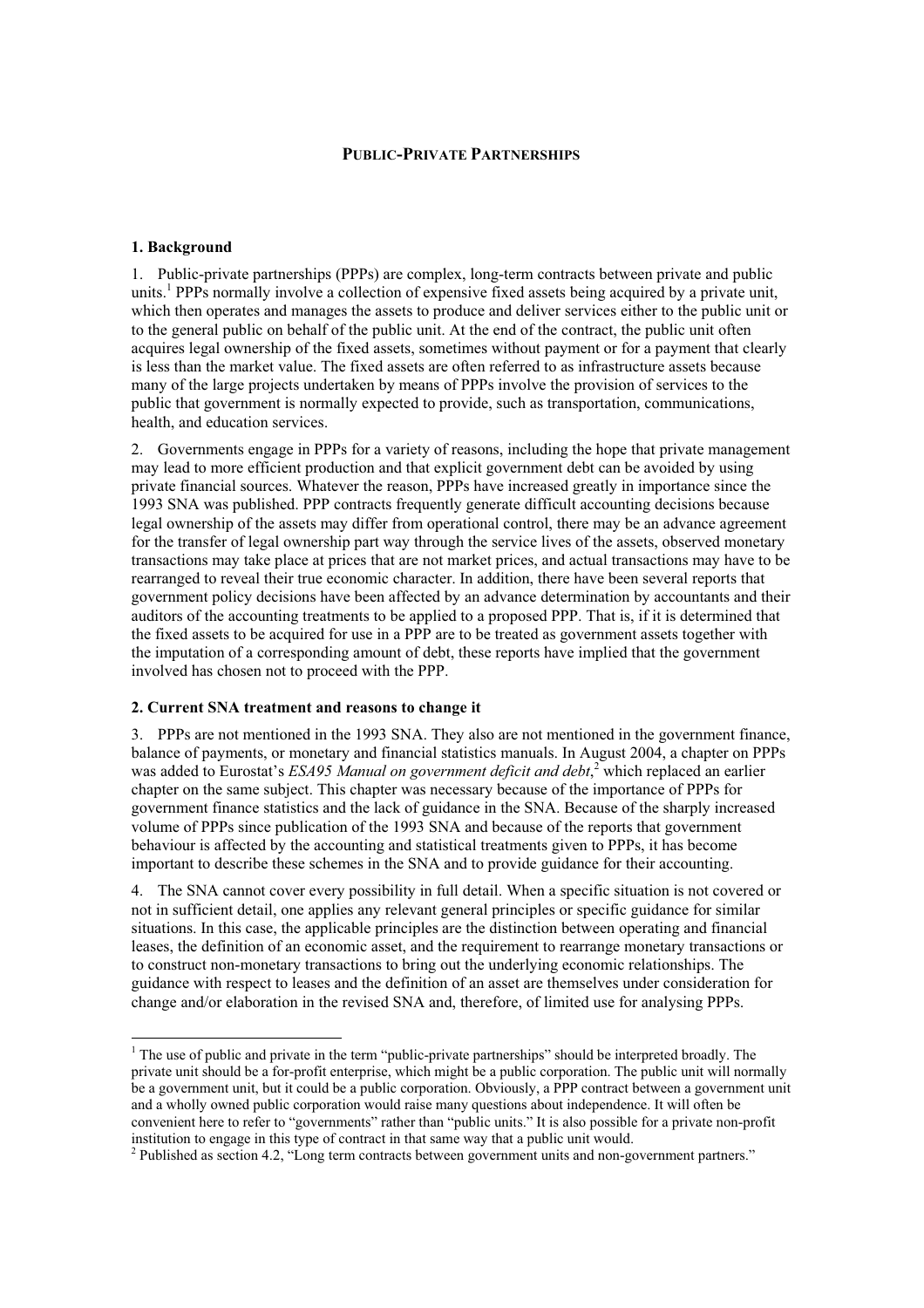5. Leases of fixed assets are classified in the SNA as either operating or financial. A financial lease is viewed as an alternative method of financing the purchase of a fixed asset. It is the most prominent example in the SNA of economic ownership differing from legal ownership. Some PPPs might be interpreted as involving a financial lease because the government makes a series of payments during the life of the PPP contract and then gains legal ownership of a fixed asset at the end of the contract without making an explicit payment, just as is done by the lessee of a financial lease. The parallel is not exact, however, as the government does not have operational control of the asset during the lease and the contract payments may be for more than the purchase of the asset. Moreover, the simple distinction between an operating and financial lease currently in the SNA has proven to be inadequate in other circumstances, and the general treatment of leases is being reconsidered by the Canberra II group.

6. The definition of an economic asset in the SNA requires (i) that ownership rights exist and be enforced and (ii) that economic benefits must be expected to be received by the owner of the asset. This definition assumes that it is clear who the owner is. Elsewhere in the SNA it is stated that the economic substance of a situation should prevail over the legal status. In the case of assets, the unit that controls the asset, bears its risks, and will receive its rewards is considered the owner regardless of the legal ownership. When control and/or risks and rewards are shared, however, it may not be clear who the economic owner is. Resolution of this question will affect the treatment of PPPs because they are contracts specifically designed to share control, risks, and rewards.<sup>3</sup>

7. Chapter 3 of the SNA states that monetary transactions should be rearranged and non-monetary transactions should be constructed as necessary to bring out the underlying economic relationships. It is not a large exaggeration to say that most discussions of PPPs start with an acknowledgment that they involve monetary transactions whose legal form does not adequately represent the underlying economic relationships and then attempts to devise a method to bring out those relationships.

8. *Conclusion: There is no mention of PPPs in the SNA and the related principles already included in the SNA are not sufficient to derive appropriate accounting treatments for PPPs. Because of the growing importance of PPPs for government economic and financial policies, a description of PPPs and the general principles for their accounting treatment should be added to the SNA.*

#### **3. Issues to be resolved**

9. PPPs can vary greatly. A general description that includes the most common accounting problems is as follows: A private enterprise agrees to acquire a complex of fixed assets and then to use those assets and other production inputs to produce services. Those services may be delivered to the government, either for use as an input to its own production (for example, motor vehicle maintenance services) or for distribution to the public without payment (for example, education services), in which case the government will make periodic payments during the contract period and the private enterprise expects to recover the cost of its investment and earn an adequate rate of return from those payments. Alternatively, the private enterprise may sell the services to the public (for example, a toll road), with the price regulated by the government but set at a level that the private enterprise expects will permit it to recover the cost of its investment and earn an adequate rate of return. At the end of the contract period, the government is likely to gain legal ownership and operational control of the assets, possibly without payment.

10. Not all PPPs are this complicated. For example, some may specify that the government only has the option to purchase the assets at the end of the contract period for the current market price rather than to acquire them without payment. Most likely, however, any treatment developed for a complicated PPP can be adapted to simpler PPPs.

11. The private enterprise acquires the fixed assets and is the legal owner of the assets during the contract period. The contract may require, however, that the assets meet the design, quality, and

<sup>&</sup>lt;sup>3</sup> Control and risks/rewards are alternative concepts for describing economic ownership of assets. There is disagreement about which concept is most appropriate. Both are used here to avoid involvement in the debate.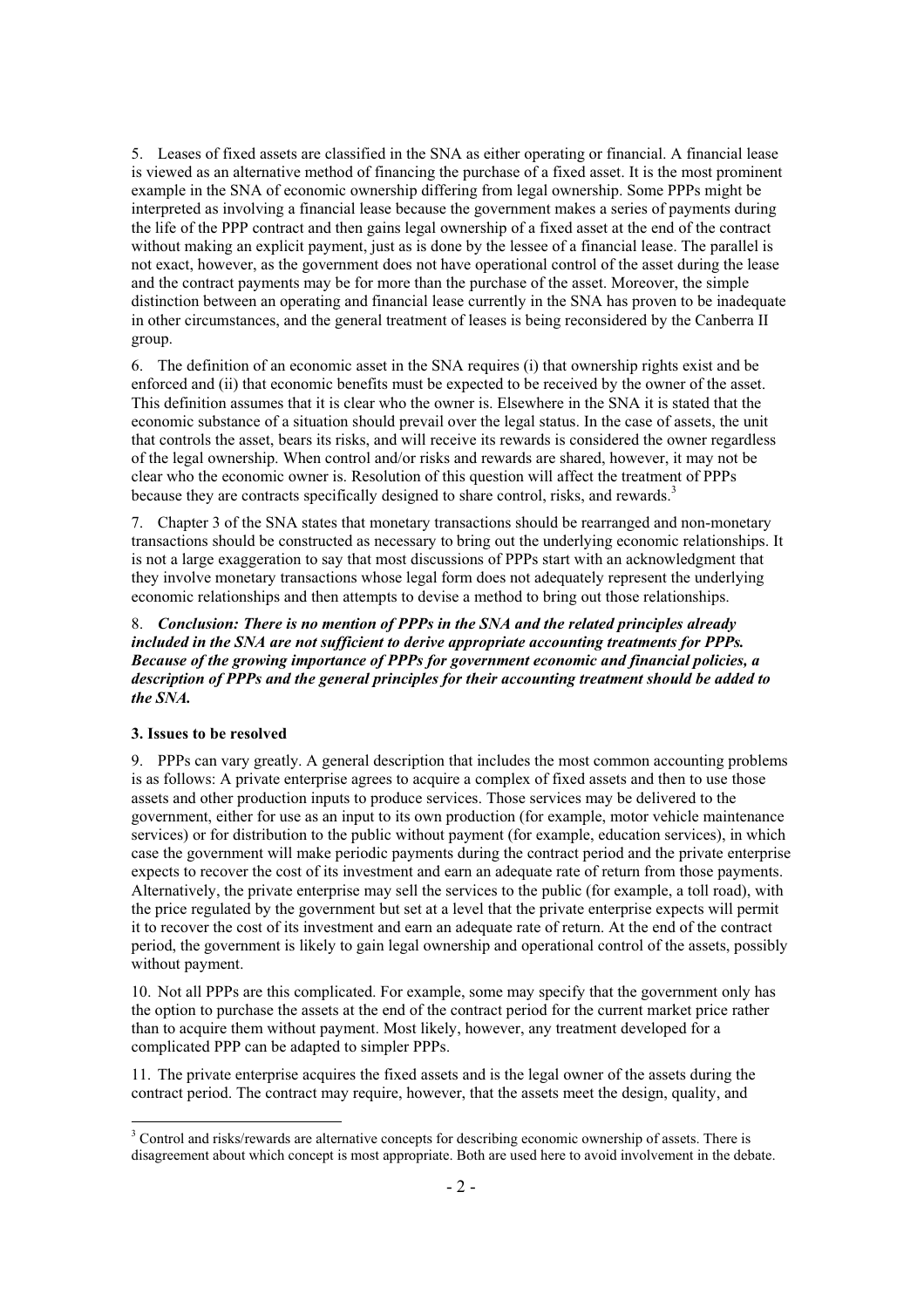capacity specified by the government, be used in the manner specified by the government to produce the services required by the contract, and be maintained in accordance with standards specified by the government. Furthermore, the assets typically have service lives much longer than the contract period so that the government will control the assets, bear the risks, and receive the rewards for a major portion of the assets' service lives. Thus, it frequently is not obvious whether the private enterprise or the government controls the assets over their service lives and/or will bear the majority of the risks and reap the majority of the rewards.

12. Regardless of the decision about economic ownership, there will be accounting problems with respect to the economic activities generated by the PPP. The nature and number of problems depends on the decision about economic ownership and the exact provisions of the PPP contract. In many PPPs, the government obtains legal and economic ownership of the assets at the end of the contract without payment or for a nominal payment. A for-profit enterprise is not likely to agree in advance to make a gift of valuable resources such as the fixed assets of a PPP. Therefore, there likely is some means specified in the PPP contract that is equivalent to the government agreeing to purchase the assets for their market prices. Understanding that arrangement and either rearranging actual transactions or constructing imputed transactions may be necessary to bring out the underlying economic relationships.

13. Thus, there are two fundamental issues to be resolved for PPPs:

- Is the government or the private enterprise the economic owner of the assets during the contract period?
- How is the control and use of the assets accounted for during the contract period? If the private enterprise is the economic owner of the assets, a part of this issue is determining how to account for the transfer of legal and economic ownership to the government at the end of the contract when the government does not make any payment or the payment is not equal to the market value of the assets. If the government is the economic owner of the assets during the contract period, a part of this issue is how to account for its purchase of the assets at the beginning of the period when there is no explicit payment and how to show the private enterprise gaining access to the assets for use during contract period.

14. To resolve these issues, the Canberra II group considered the existing literature, including that of the financial accounting profession. It also received papers written for the group by the Fiscal Affairs Department of the IMF and by John Pitzer. In parallel, Eurostat revised its chapter in its *ESA95 Manual on government deficit and debt* and the International Accounting Standards Board (IASB) has been conducting a research project on the topic. After general discussions at four meetings, a questionnaire was prepared asking a series of questions and describing the various options that have been proposed in the literature. Participants were asked state their preferences before the April 2005 meeting of the Canberra II group. The subject was further discussed at that meeting, with this issues paper resulting from that discussion. For reference, the questionnaire is attached as an annex.

#### **4. Determining Economic Ownership**

15. It was agreed that the economic owner of the assets related to a PPP should be determined by applying the same rules as are used to determine the economic owner of an asset in any other circumstance. That is, a PPP does not by itself create such a unique circumstance that different or additional rules are necessary. That decision, however, is not sufficient. First, the definition of an economic asset and the general treatment of leases in the SNA are both subject to proposed revisions by the Canberra II group, and the question of how to define economic ownership of assets is central to both issues. Therefore, the guidance in the SNA about PPPs should specify that the general principles of economic ownership should be followed, but the exact nature of those principles is not yet known. Second, PPPs tend to be unusually complex arrangements for sharing control and/or risks and rewards, which implies that a wider range of factors needs to be considered when applying the general principles. A brief summary of three proposals evaluated by the Canberra II group illuminates the range of factors to take into account.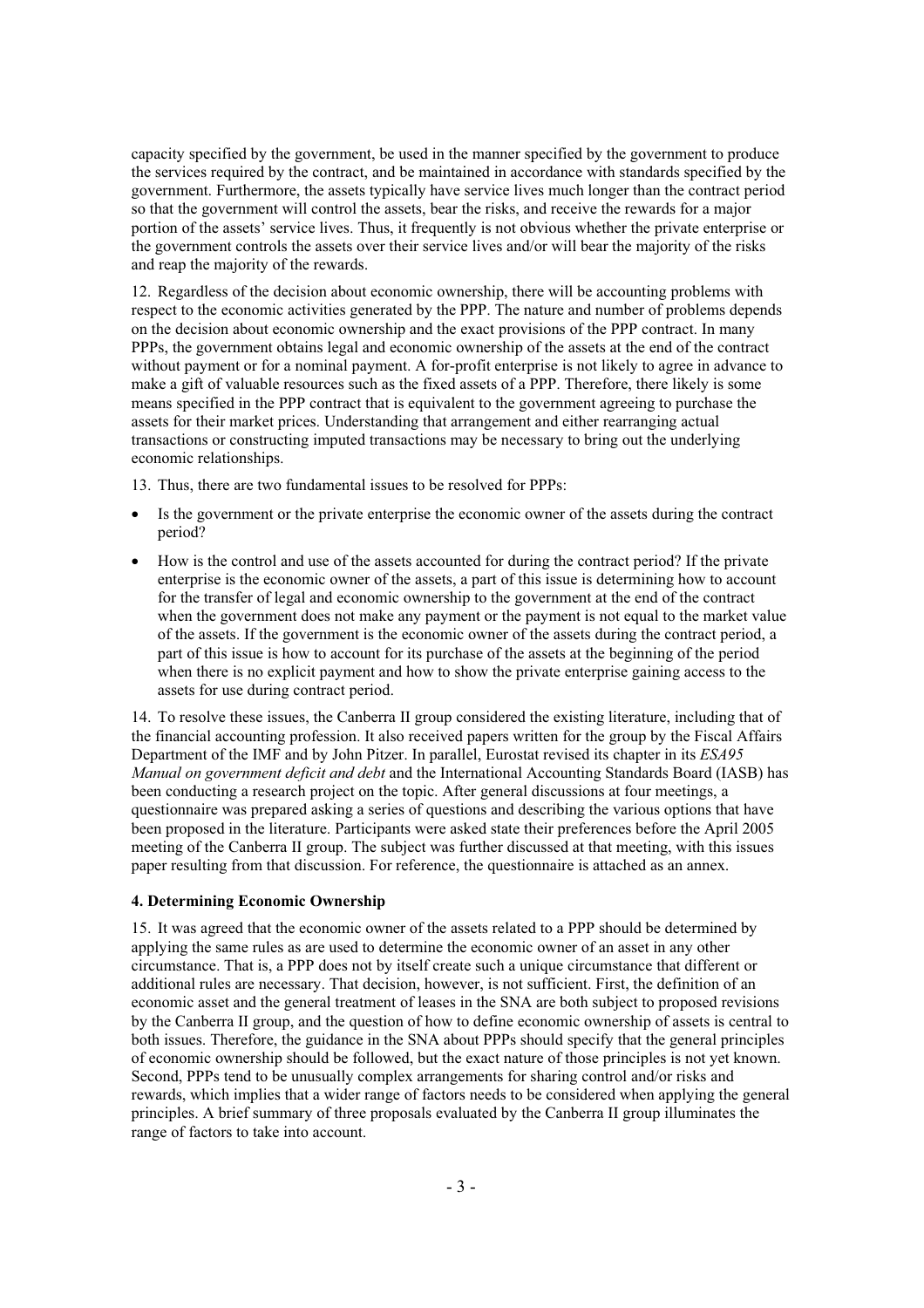- One proposal (Eurostat) suggests that the assets should be recorded as non-government assets only if there is strong evidence that the non-government unit is bearing certain risks attached to the contract. Three main categories of risk should be considered: (a) construction risk, which includes the possibility of additional costs resulting from late delivery, not meeting specifications or building codes, and environmental and other risks requiring payments to third parties; (b) availability risk, which includes the possibility of additional costs or the incurrence of penalties because the volume and/or quality of the services do not meet the standards specified in the contract, and (c) demand risk, which includes the possibility that the demand for the services is higher or lower than expected.
- x A second proposal (the UK Accounting Standards Board) is more general. The economic owner is the unit having access to the benefits of the assets and exposure to the associated risks, which is determined by looking at the extent to which each unit would bear any variations in profits or losses resulting from use of the assets. Relevant factors are likely to be (a) demand risk, (b) the presence, if any, of third party revenues (the greater the reliance on sales to the public, the more the private enterprise should be assessed to be the economic owner), (c) which unit determines the nature of the property (the more the government determines the design, quality, size, and maintenance of the asset, the more it should be assessed to be the economic owner), (d) penalties for underperformance or non-availability (the more likely and more severe the penalties, the more the private enterprise should be assessed to be the economic owner), (e) potential changes in relevant costs (the unit that bears the larger share of increased costs is more likely to be the economic owner), (f) obsolescence, and (g) residual value risk and other arrangements at the end of the contract.
- The third proposal (IASB) suggests that the government is the economic owner if it (a) controls or regulates what services the private enterprise must provide using the assets, to whom it must provide them, and at what price; and (b) controls, through ownership, beneficial entitlement, or otherwise, any residual interest in the assets at the end of the contract, and the residual interest is significant. Condition (b) is satisfied if the government has an option to acquire legal ownership, even if it is not certain to exercise that option.

16. None of these proposals found a strong backing. Rather, it was felt that when control and/or the risks and rewards of an asset are shared, there are many factors to consider in deciding which unit is the economic owner of the asset. The relative importance of each factor is likely to vary with each PPP, and PPP arrangements are normally more complex than other asset-sharing arrangements. Thus, it is not possible to state prescriptive rules that will be applicable to every situation in a satisfactory way. A general description of the factors to consider is all that is feasible. The risks mentioned in the Eurostat manual are relevant for this section because it is a statistical manual intended to be consistent with the SNA, but they may need to be supplemented.

17. *Conclusion: Determining whether the private or public unit is the economic owner of the assets referred to in a PPP contract should be decided using the same principles as are used to determine the economic owner of any other asset.*

18. *Conclusion: The text of the SNA regarding economic ownership should discuss the types of control or risks and rewards likely to be relevant for PPPs. Given that the relative importance of each factor is likely to vary with each PPP, and PPP arrangements are normally more complex than other asset-sharing arrangements. Thus, it is not possible to state prescriptive rules that will be applicable to every situation in a satisfactory way. A general description of the factors to consider is all that is feasible. The risks mentioned in Eurostat's* **ESA95 Manual on government deficit and debt** *are relevant for this purpose, but will need to be supplemented to reflect other opinions.*

19. The limited nature of any feasible guidance about how to determine economic ownership and the fact that there are no standard PPPs means that the provisions of each PPP will have to be evaluated in detail before a decision can be made about economic ownership. If a country has several PPPs, obtaining the information necessary and then carrying out the evaluations will take a statistical office away from its basic functions and may be beyond its capacity. Moreover, if a statistical office were to make a different decision that the government accountants and their auditors make about a particular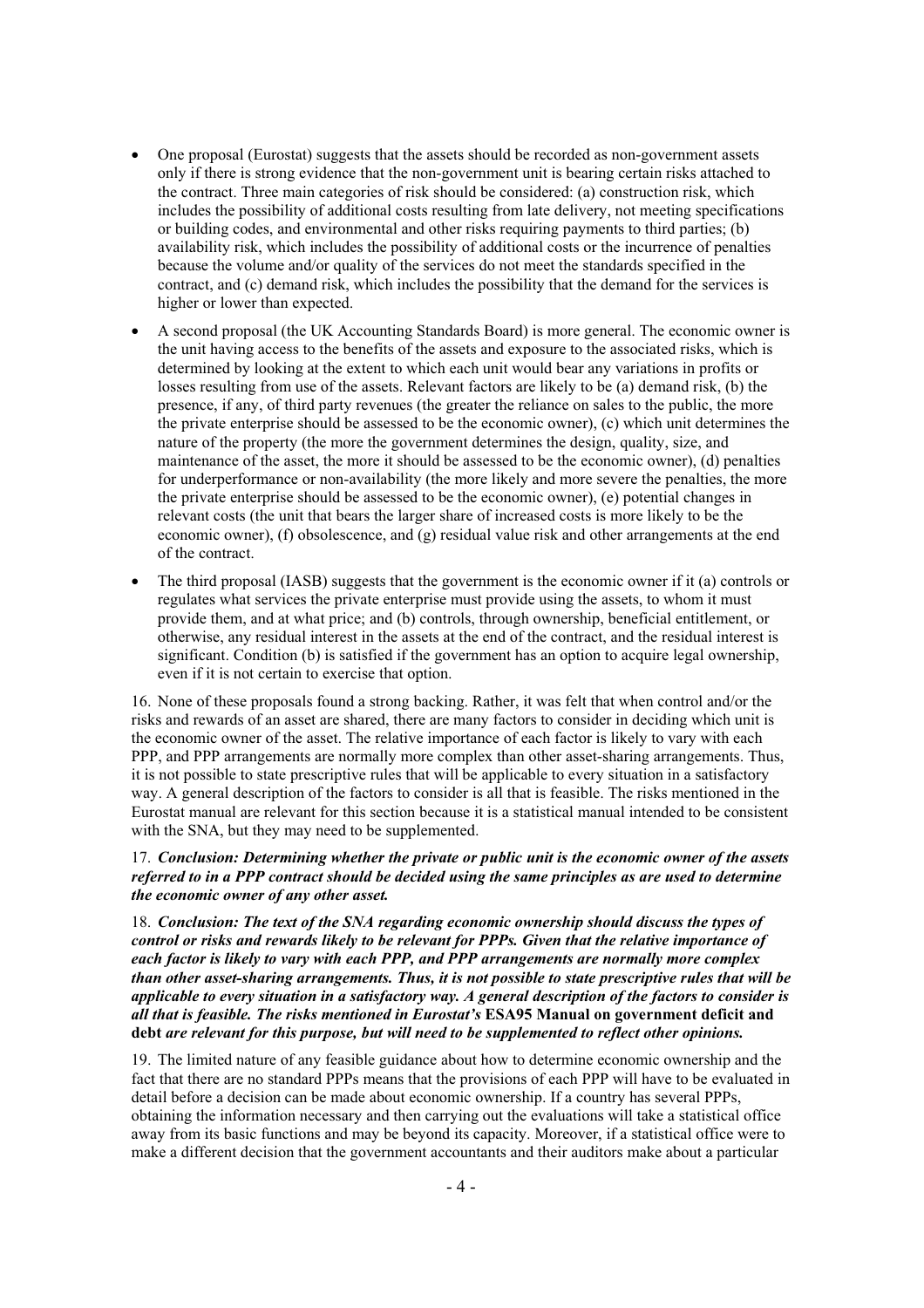PPP, then additional efforts would have to be exerted to acquire the information about the performance of that specific PPP so that the government financial accounting data can be adjusted properly. Such a difference would, in turn, cause difficulties for users attempting to understand and make use of the two sets of data.

20. The IASB is engaged in a project about PPPs, which are referred to as service concessions. It is expected to include criteria for deciding which unit is the economic owner of the assets. These criteria will apply to all for-profit enterprises that wish to claim they are in compliance with the financial reporting standards issued by the IASB. The criteria will not apply to governments, but the International Public Sector Accounting Standards Board (IPSASB) generally adopts the same guidance for governments unless the special circumstances of government require a modification or supplementary guidance. In this case, it would be most unfortunate for both the private enterprise and the government to report ownership of the same assets or for neither unit to report ownership. Therefore, it is highly likely that identical criteria will be adopted by both the IASB and the IPSASB.

21. Given the growing international acceptance of the financial reporting standards issued by the IASB, the new guidance should lead to usable information for compiling SNA statistics as long as that guidance satisfies the general principles of the SNA regarding economic ownership. The recommendation to rely on government financial accounting information, however, makes it important that the final guidance of the IASB and IPSASB be in agreement with SNA principles regarding economic ownership.

*22. Conclusion: Statistical offices may not have the resources to evaluate each PPP contract. The decisions of government accountants and their auditors generally should be accepted as long as the methodologies used do not materially contradict the general principles of the SNA regarding the economic ownership of assets.* 

*23. Conclusion: When the IASB guidelines for PPPs have been finalized, the ISWGNA should evaluate them for consistency with SNA principles.* 

#### **5. Resolving Accounting Problems of PPPs**

24. The variety and complexity of PPP contracts and, in particular, the shifting ownership, control, and use of assets leads to a number of possible accounting problems when recording the transactions generated by a PPP. The text of the SNA does not have space for detailed guidance about every possibility. Instead, the most likely problems should be stated and some general guidance provided on how to deal with them. As with economic ownership, government financial accounting information is likely to be the primary source of information. It is necessary, therefore, is to understand how those data were compiled so that an assessment can be made about whether they agree or disagree with SNA principles and whether any actual transactions need to be rearranged or non-monetary transactions need to be constructed.

## 25. *Conclusion: The text of the SNA should state that the complexity and variety of PPP contracts precludes the enumeration of detailed rules governing the transactions to be recorded concerning the control and use of the assets. Instead, all of the facts and circumstances of each contract should be considered, and then an accounting treatment should be selected that best brings out the underlying economic relationships.*

26. The questionnaire lists several of the important accounting problems other than economic ownership and the various solutions that have been proposed. The discussion at the April 2005 meeting of the Canberra II group, however, did not lead to specific solutions. For example, if the private enterprise is assessed as being the economic owner and if—as is common—the government obtains legal and economic ownership at the end of the contract without an explicit payment, how is the government's acquisition of the assets accounted for? One general approach is for the government gradually to build up a financial claim and the private unit gradually to accrue a corresponding liability such that the value of both will equal the expected residual value of the assets at the end of the contract period. Implementing this approach requires existing monetary transactions to be rearranged or new transactions to be constructed using assumptions about expected asset values and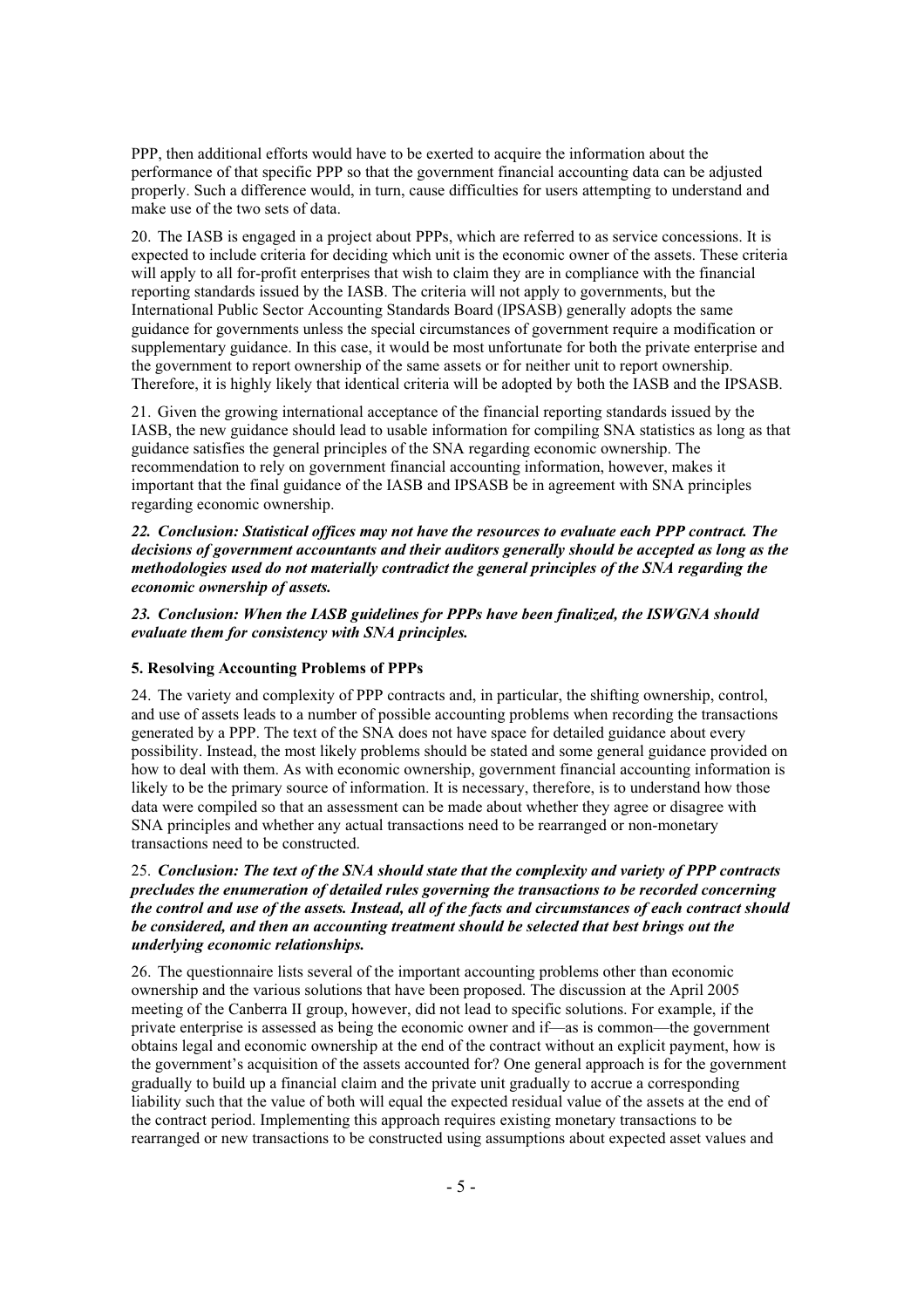interest rates. An alternative approach is to record the change of legal and economic ownership as a capital transfer. The capital transfer approach does not reflect the underlying economic reality as well, but data limitations, uncertainty about the expected residual value of the assets, and contract provisions allowing various options to be exercised by either party could make using a capital transfer prudent.

27. Another important problem arises when the government is assessed as being the economic owner of the assets but does not make any explicit payment at the beginning of the contract. A transaction must be constructed to accomplish the acquisition. The most common suggestion is that the acquisition be made with an imputed financial lease because of the similarity with actual financial leases. The implementation of that choice, however, depends on the specific contract provisions, how they are interpreted, and possibly other factors. For example, a loan could be imputed and actual government payments to the private unit, if they exist, could be rearranged so that a portion of each payment represents repayment of the loan. If there are no actual government payments, then nonmonetary transactions could be constructed for the loan payments. Other means of payment by the government for the asset could be an operating lease prepayment if an operating lease is imputed or an intangible asset for right of the private unit to access the assets for the production of services.

28. A third important problem concerns the measurement of production, which is at the heart of the SNA. Whatever decisions are made about which unit is the economic owner of the assets during the contract period and how the government eventually acquires them, care should be taken that production is correctly measured. Again, there are options and their desirability varies with the exact situation and the availability of data. The difficulty arises when the government is assessed as being the economic owner of the assets but the assets are used by the private unit to produce services. It is desirable to show the value of the capital services as a cost of production of the private unit, but that may require the imputation of an operating lease, which in turn may require a rearrangement of actual transactions or a construction of non-monetary transactions to identify the lease payments. An alternative is to show the cost of capital services in the production account of the general government sector but to classify the output of the government in the same way as the classification of the output of the private unit so that the total output in the economy is correctly classified.

*29. Conclusion: A government's residual interest in assets economically owned by the private unit, the acquisition of operational assets taken into use by a government as economic owner, and the measurement of production should be reflected by the appropriate accounting treatment.*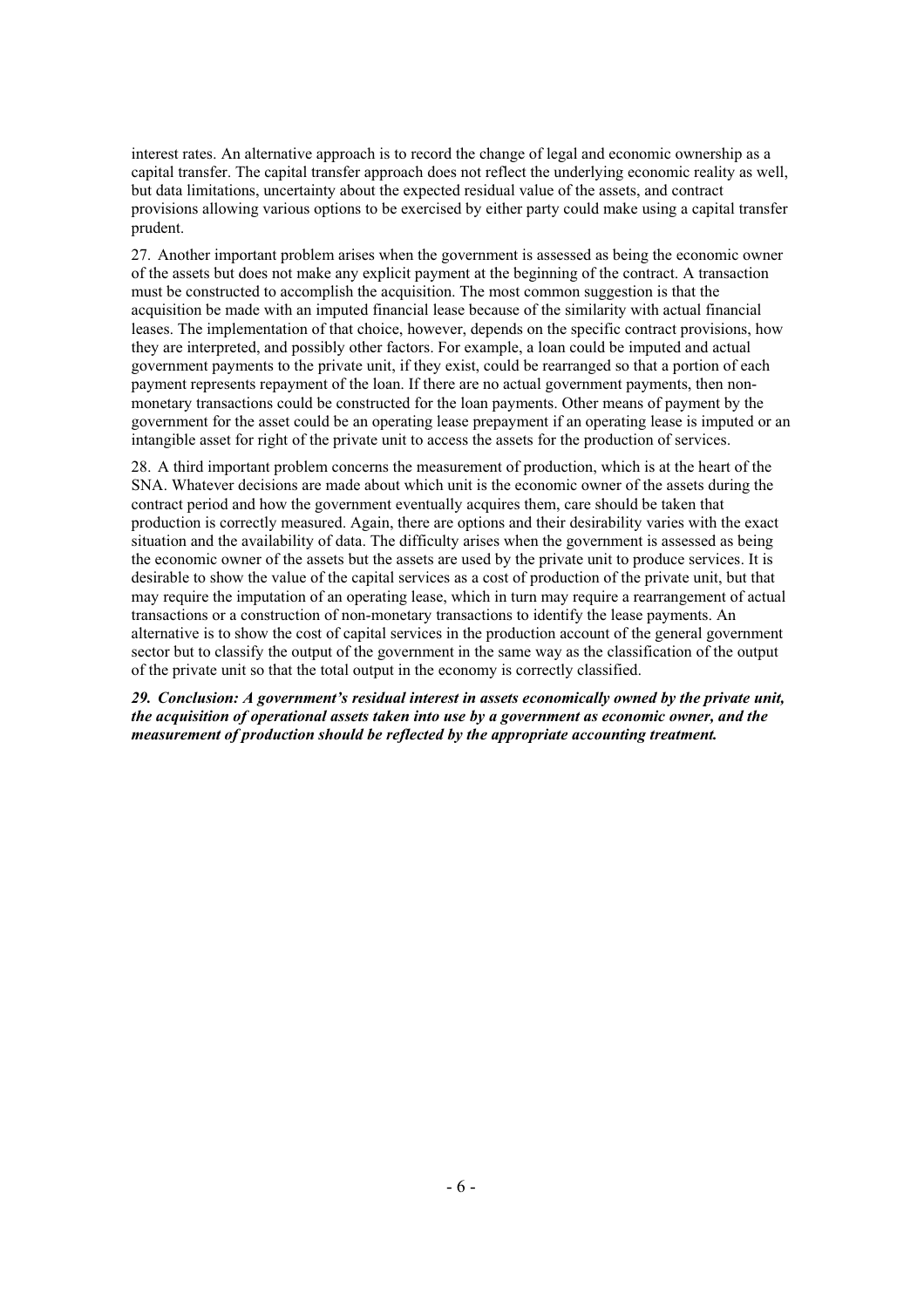#### **ANNEX**

#### **CANBERRA II GROUP ON THE MEASUREMENT OF NON-FINANCIAL ASSETS**

## **QUESTIONNAIRE ON PUBLIC-PRIVATE PARTNERSHIPS**

#### **Introduction**

1. At the meeting of the Canberra II Group in September 2004, several options for the various issues related to public-private partnerships  $(PPPs)^{1}$  were discussed. It was agreed that the options would be summarized and a questionnaire would be distributed so that members of the group can express their preference. The results of the questionnaire will be presented at the meeting in Canberra in March/April 2005 with the goal of reaching a recommendation to be forwarded to the Advisory Expert Group.

2. Please return the attached questionnaire to me (charles.aspden@oecd.org) by 28 February 2005.

## **Terms and Sources**

3. There are many variants of PPPs, and there is no formal definition of the term. The general nature of a PPP is a long-term contract between two units, one of which is often a government (public) unit and the other is often a private enterprise, hence the name.<sup>2</sup> In the variant that causes the most accounting difficulties and is the focus of this questionnaire, the private enterprise agrees to construct or otherwise acquire a fixed asset or a complex of fixed assets and then to operate those assets over an extended period to produce services that either are sold to the government or are sold to the public and are of a nature usually supplied by a government. The land on which the fixed assets are located may also be acquired by the private enterprise or the government may own and implicitly or explicitly lease it to the private enterprise. At the end of the contract, the government obtains legal ownership of the fixed assets and land, often without any explicit compensation or at a price that is clearly less than the market price. The default assumption for this questionnaire is that the government obtains legal ownership of the fixed assets and land at the end of the contract without making any payment identified as a payment for the assets. Some of the proposals listed below make other assumptions.

4. The fixed assets of PPPs are often described as infrastructure assets, but infrastructure is difficult to define. Moreover, these types of contracts can be used for long-term arrangements for the supply of most any type of service consumed by governments in their ordinary activities, such as information technology services, catering services, or vehicle operating and maintenance services. The relevant fixed assets and land of a PPP will be referred to here as "the assets."

- 5. There are two fundamental issues to be resolved:
- Is the government or the private enterprise the economic owner of the assets during the contract (question 1)? In all cases, the private enterprise is the legal owner, but PPPs are means of sharing the risks and rewards of the assets. In many cases, the government accepts a dominant share of the risks and gives up some of the rewards through contract terms specifying minimum levels of demand and prices, debt guarantees, and other provisions assuring the private enterprise of an acceptable rate of return. Depending on how the risks and rewards are shared, the economic owner of the assets could be the private enterprise or the government.

<sup>&</sup>lt;sup>1</sup> The term Build-Own-Operate-Transfer, or BOOT, scheme has been used in previous papers. Public-private partnership is used more generally and is a more inclusive term. It will be used here with the understanding that it includes BOOT schemes. Service concession and private finance initiative are other terms used for this type of arrangement.

 $2^{2}$  The terms "government" and "private enterprise" will be used here. Other pairs of terms that are used in the literature include government and non-government, purchaser and operator, and grantor and operator.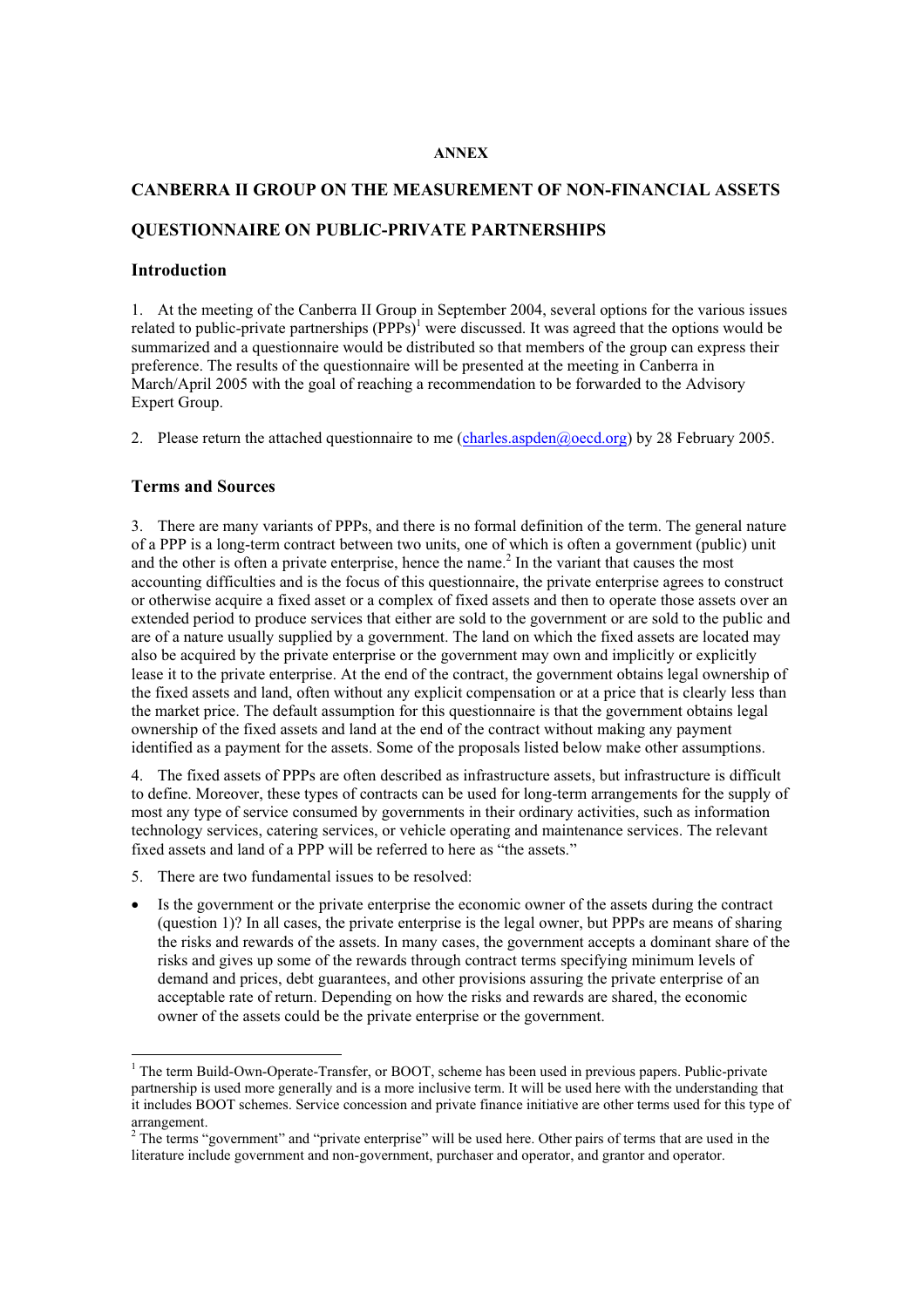- x How is the control and use of the assets accounted for during the contract? If the private enterprise is the economic owner of the assets during the contract, a part of this issue is determining how to account for the transfer of legal and economic ownership at the end of the contract. If the government is the economic owner, how did it purchase the assets at the beginning of the contract and how does the private enterprise gain access to the assets for use during contract? This issue is really a set of questions (questions 2 through 7), the composition of which depends on the resolution of the first issue. An additional level of complexity is created by the possibility that either the government or the public could purchase the services produced by the private enterprise.
- 6. For reference, several of the important papers on public-private partnerships are attached.
	- a) Eurostat. *ESA95 manual on government deficit and debt*, Part IV, section 4.2, *Long term contracts between government units and non-government partners (Public-privatepartnerships)*, 30 August 2004.
	- b) United Kingdom Accounting Standards Board, *Financial Reporting Standard 5, Application Note F: Private Finance Initiatives and Similar Contracts*.
	- c) International Accounting Standards Board. (1) *IFRIC Update*, September 2004; (2) *IFRIC Update*, December 2004; (3) *Information for Observers* for the IFRIC meeting on 2 December 2004.
	- d) Brian Donaghue, *Statistical Treatment of 'Build-Own-Operate-Transfer' Schemes*, IMF Working Paper WP/02/167, October 2002.
	- e) John Pitzer, *The Treatment of BOOT Schemes in System of National Accounts 1993*, presented at the Canberra II Group meeting, 13-15 October 2003 (Personal proposals).
	- f) John Pitzer, *Accounting for BOOT Schemes,* presented at the Canberra II Group meeting, 1-3 September 2004 (A summary of several proposals).

7. The proposals attributed here to the International Accounting Standards Board are still being developed by its International Financial Reporting Interpretations Committee (IFRIC). IFRIC plans to issue three draft interpretations in early 2005. They will be then subject to public comment and could be revised. Thus, the documents attached should not be attributed officially to the organization. Instead, they should be considered reasonable proposals suggested by an interested party. Because the SNA is not bound by financial accounting standards, any proposal can be considered, regardless of its source or official status.

8. We have described what we think are the implications of the different proposals for both parties to the contract in the summaries of the proposals shown below. Given that there is great interest in government finances, we added some more specific comments on implications for government *net lending/borrowing* (deficit/surplus in the *ESA95 manual on government deficit and debt)* and levels of government debt.

## **Question 1: Which unit is the economic owner of the assets at the beginning of the contract?**

9. All proposals are descriptive and require judgment to implement, taking at least some of the facts and circumstances into account. They differ in the detail of the factors to be considered and the implied weights to be applied to each factor. The following paragraphs summarize the various proposals in the sources listed above.

10. Eurostat. The assets are recorded as non-government assets only if there is strong evidence that the non-government unit is bearing certain risks attached to the contract. The risk assessment focuses on three main categories of risk: (a) construction risk, which includes the possibility of additional costs resulting from late delivery, not meeting specifications or building codes, and environmental and other risks requiring payments to third parties; (b) availability risk, which includes the possibility of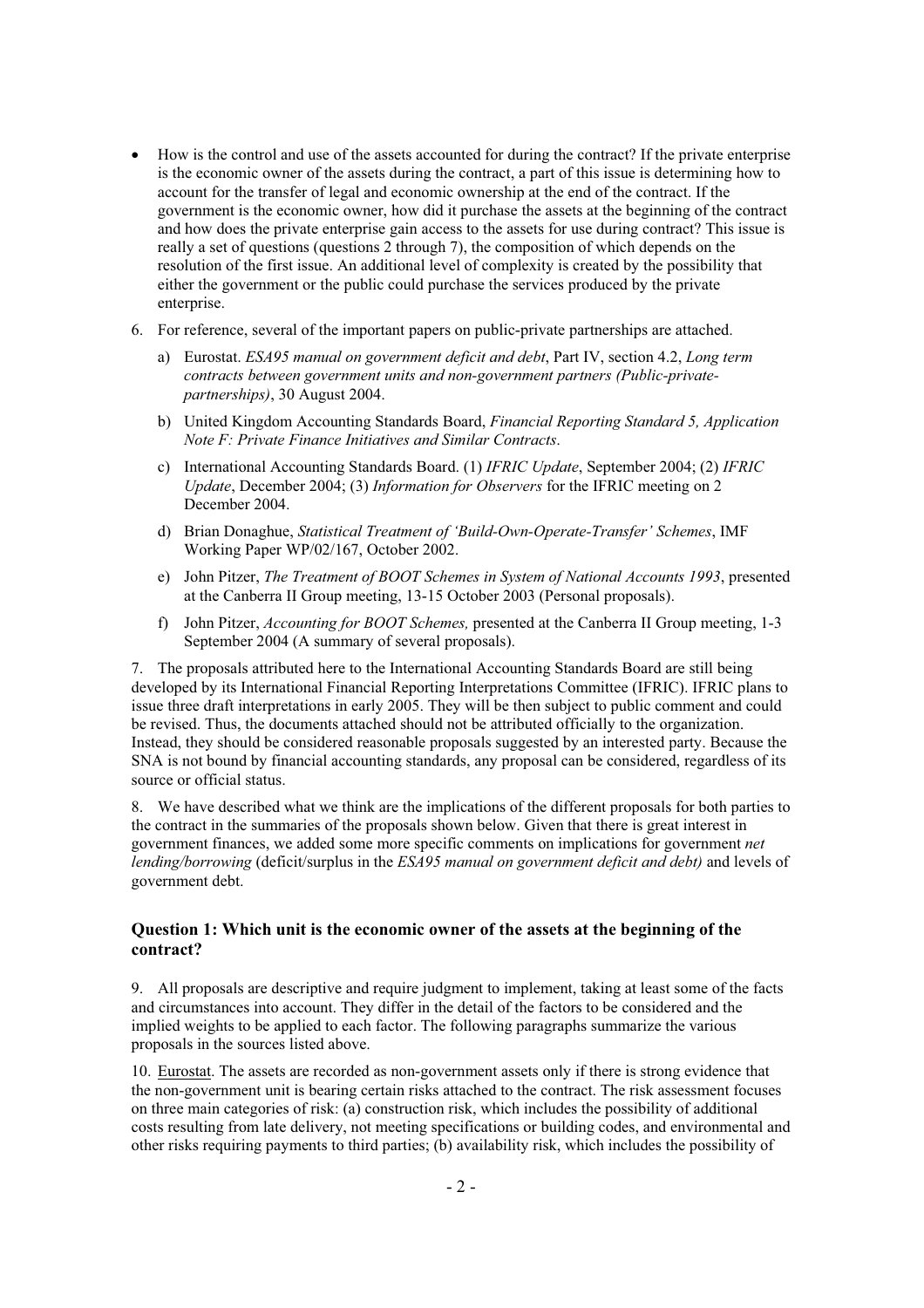additional costs or the incurrence of penalties because the volume and/or quality of the services do not meet the standards specified in the contract, and (c) demand risk, which includes the possibility that the demand for the services is higher or lower than expected. The risk assessment should determine which party bears a majority of each category of risk. The assets should be non-government assets only if the non-government unit bears the construction risk and either the availability risk or the demand risk. In borderline cases, the disposition of the asset at the end of the contract (residual risk), the existence of any borrowing by the private enterprise that is guaranteed by the government, and possibly other factors should be taken into consideration. If the government is not the main purchaser of the services produced by the private partner then the arrangement has more the features of a concession with the private partner being the economic owner of the asset.

11. United Kingdom Accounting Standards Board (UK ASB). The economic owner is the unit having access to the benefits of the property and exposure to the associated risks. Ownership is determined by looking at the extent to which each unit would bear any variations in property profits or losses. All profit variations considered should be associated with the property as opposed to variations resulting from contract provisions that are not associated with the property. Factors relevant to the assets are likely to be (a) demand risk, (b) the presence, if any, of third party revenues (the greater the reliance on sales to the public, the more the private enterprise should be assessed to be the economic owner), (c) which unit determines the nature of the property (the more the government determines the design, quality, size, and maintenance of the asset, the more it should be assessed to be the economic owner), (d) penalties for underperformance or non-availability (the more likely and more severe the penalties, the more the private enterprise should be assessed to be the economic owner), (e) potential changes in relevant costs (the unit that bears the larger share of increased costs is more likely to be the economic owner), (f) obsolescence, and (g) residual value risk and other arrangements at the end of the contract.<sup>3</sup>

12. International Accounting Standards Board (IASB). The government is the economic owner if it (a) controls or regulates what services the private enterprise must provide using the assets, to whom it must provide them, and at what price; and (b) controls, through ownership, beneficial entitlement, or otherwise, any residual interest in the assets at the end of the contract, and the residual interest is significant. Condition (b) is satisfied if the government has an option to acquire legal ownership, even if it is not certain to exercise that option. Condition (b) is also satisfied if major elements of the infrastructure asset are used up during the contract and are required to be replaced or renovated so that the government will control a residual interest that is significant.

13. Donaghue. Donaghue focuses exclusively on BOOT schemes, a subset of PPPs, and which, by definition, have a provision in the contract for the eventual transfer of assets from the private enterprise to the government. The government is the economic owner because the assets usually have a large residual value and the government bears most of the risk of construction shortcomings, price changes, and operating losses.

14. Pitzer. Pitzer makes no proposal in either of the papers listed in paragraph 6, but his views can be summarised as follows. There are many unknowns that will eventually determine the final profitability of the assets and how those profits will be divided between the private enterprise and the government. It is not possible to identify specific criteria and the method of evaluating their effect on the level and division of profits. All of the relevant facts and circumstances should be assessed, and the unit bearing the majority of the risks and rewards should be the economic owner of the assets.

15. Summary. All of the proposals assess the sharing of risks and rewards or control of the assets and, depending on the results of that assessment, identify either the government or the private enterprise as the economic owner of all of the assets. No proposals divide ownership of the assets between the two units. Eurostat has an overriding criterion, which is that if the government is not the main purchaser of the services produced by the PPP then the economic owner of the assets must be the private partner.

<sup>3</sup> *Technical Note No. 1*, *How to Account for PFI Transactions*, issued by the UK Treasury, provides more details on how to quantify this risk assessment. It is available on the internet at www.hmtreasury.gov.uk/media/D75/C6/PPP\_TIF\_Technote1.pdf.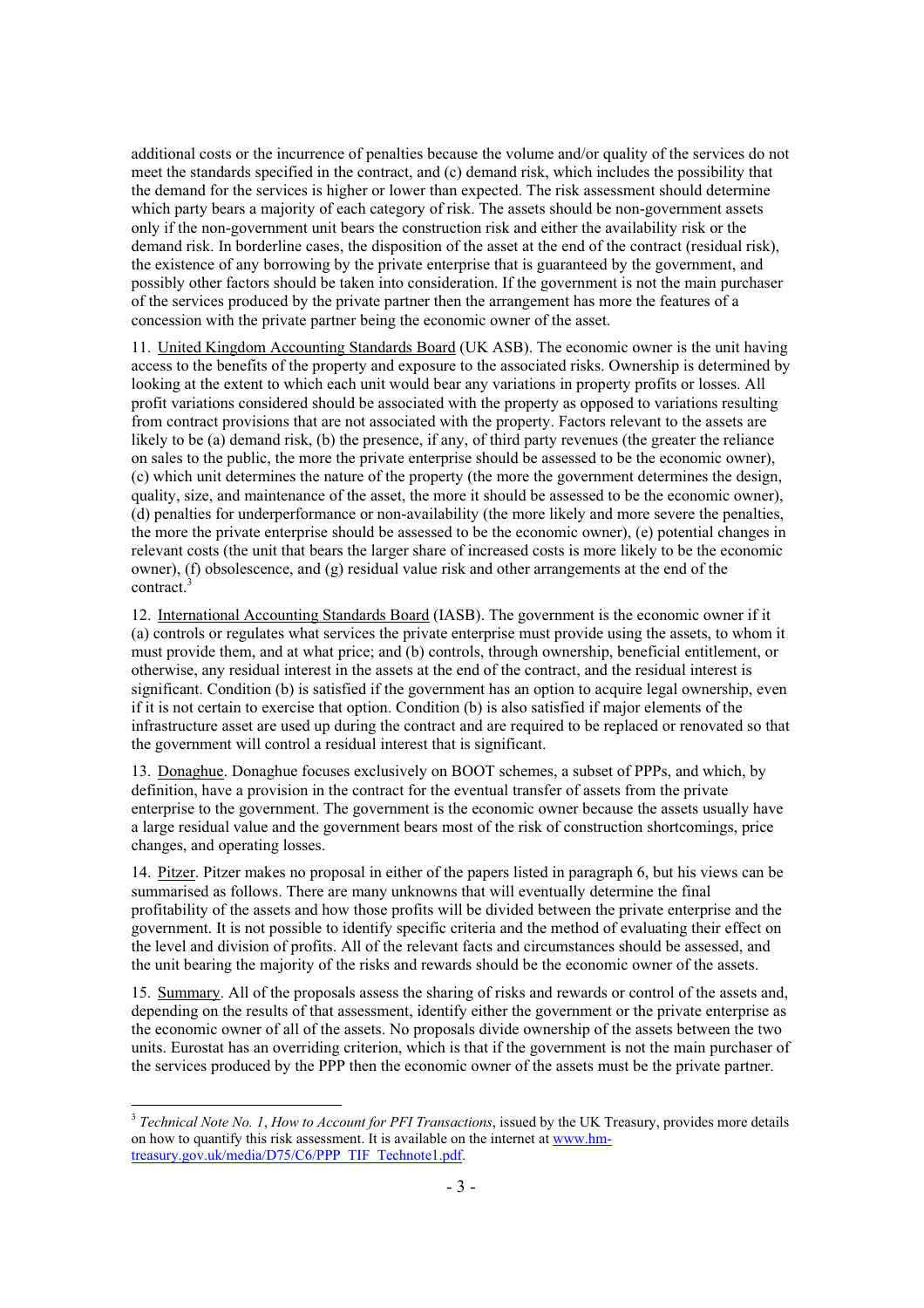In effect, Donaghue also has an overriding criterion, which is that if the PPP includes the transfer of the assets to the government at the end of the agreement then the economic owner of the assets must be the government. None of the other proposals have such clear cut, overriding criteria. The UK ASB assessment is more detailed than the Eurostat assessment. The IASB prefers the control criterion to the risks and rewards criterion, but it is not obvious that control is different from risks and rewards. The UK ASB and IASB proposals consider the residual risk as a primary criterion, but the Eurostat proposal considers it only as a supplementary criterion. The Pitzer proposal is deliberatively nonprescriptive and, therefore, subject to the widest range of interpretations.

## **Question 2: If the private enterprise is the legal and economic owner of the assets during the contract and the government makes periodic payments during the contract, how are the periodic payments and the transfer of ownership of the assets at the end of the contract accounted for?**

16. Eurostat. The periodic payments are treated as the value of services produced (output by the private enterprise and intermediate consumption by the government). It is assumed that, at the end of the contract, the government purchases the assets at a price reflecting the remaining useful economic life of the asset. $\frac{4}{3}$ 

17. United Kingdom Accounting Standards Board. If the amount the government agrees to pay the private enterprise at the end of the contract differs from the expected residual value of the assets, then the difference should be built up over the term of the contract by dividing the actual periodic payments into a payment for the services produced by the private enterprise and the build up of a claim against the private enterprise. The value of the claim could be negative if the government has agreed to pay more than the expected residual value.

18. International Accounting Standards Board. This question is outside the scope of the proposed interpretations.

19. Donaghue. The private enterprise is never deemed to be the economic owner in the case of BOOT schemes.

20. Pitzer. The periodic payments are partitioned into a payment for the services produced by the private enterprise and an increase in a financial claim of the government against the private enterprise. The amount attributed to the financial claim is the amount that, including interest earned throughout the contract period, equals the expected market value of the assets at the end of the contract. The claim is the means of payment for the assets.

21. Summary. The UK ASB and Pitzer proposals are essentially the same. Both assume the government purchases the assets at the expected market price at the end of the contract implicitly through the periodic payments. As a result, the value of the services produced by the private enterprise is less than the amount of the periodic payments. Eurostat assumes the government's purchase of the assets is a separate, explicit transaction and that the value of the services produced by the private enterprise equals the amount of the periodic payments. Eurostat does not provide guidance for the case in which the government's purchase of the assets is not an explicit transaction. The operating surplus of the private enterprise each period is less with the UK ASB and Pitzer proposals than with the Eurostat proposal.

22. With the Eurostat proposal, the deficit is increased during the contract by the full amount of the periodic payments, but with the UK ASB and Pitzer proposals the deficit is increased during the contract period by the amount of the purchases of services, which is only part of the periodic payments, less any interest receivable. At the end of the contract, the deficit is increased by the

<sup>&</sup>lt;sup>4</sup> In its accounting example, Eurostat does not specifically consider the case where the government receives ownership without making an explicit payment. When the periodic payments are made by the public, Eurostat assumes that the government receives ownership of the assets at the end of the contract without payment, by means of a capital transfer. A similar treatment would apply in this case.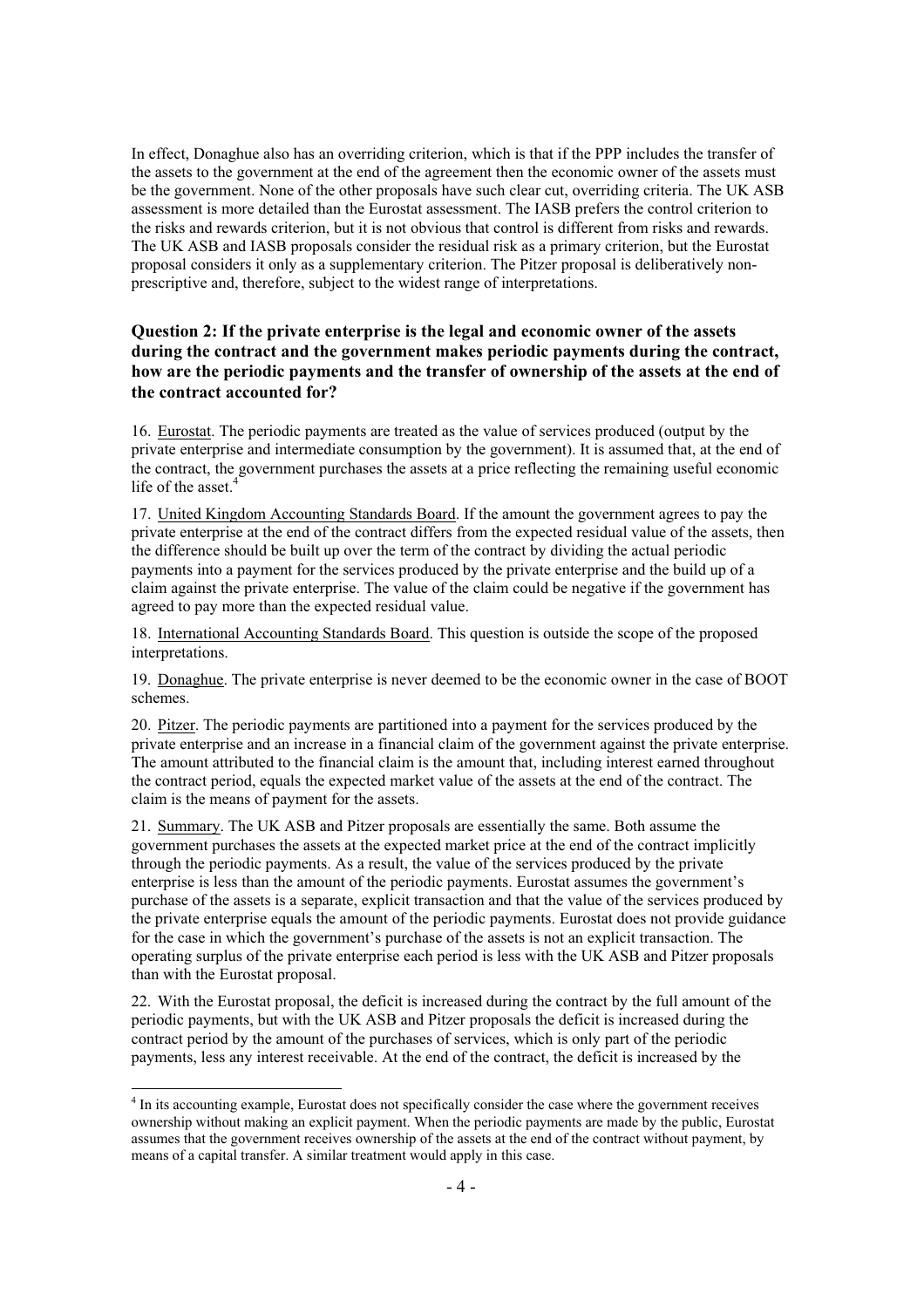purchase of the fixed assets with the UK ASB and Pitzer proposals, but there is no impact with the Eurostat proposal. Because the private enterprise is the economic owner of the assets, there is no effect on the stock of government debt with any of the proposals.

## **Question 3: If the private enterprise is the legal and economic owner of the assets during the contract and the public purchases the services during the contract, how are the payments by the public and the transfer of ownership of the assets at the end of the contract accounted for? (This question is the same as question 2 except that the periodic payments are made by the public rather than the government.)**

23. Eurostat. The receipts from the public are treated as the value of services produced (output by the private enterprise). Depending on the contract provisions, the government can receive ownership of the assets at the end of the contract without making a final payment by means of a capital transfer.

24. United Kingdom Accounting Standards Board. This possibility is not addressed.

25. International Accounting Standards Board. This question is outside the scope of the proposed interpretations.

26. Donaghue. The private enterprise is never deemed to be the economic owner in the case of BOOT schemes.

27. Pitzer. The private enterprise has been granted a partial or full monopoly for producing and selling its services to the public. In exchange for the monopoly, the government claims a portion of what otherwise would be the profits of the private enterprise as an implicit tax on production. Because the private enterprise does not actually pay the tax each period, the government accumulates a financial claim against the private enterprise throughout the period of the contract. The amount attributed to the tax is the amount that will accumulate at the end of the contract to the expected market value of the assets. The claim is the means of payment for the assets.

28. Summary. Pitzer assumes the government purchases the assets for their expected market price and Eurostat assumes the government obtains them through a capital transfer. The value of the private enterprise's output is equal to the amount of the public's payments in both proposals, but there is a tax on production in the Pitzer proposal and no tax in the Eurostat proposal. The operating surplus of the private enterprise each period is less with the Pitzer proposal than with the Eurostat proposal. With the Eurostat proposal, there is no effect on the deficit or debt. With the Pitzer proposal, the deficit is reduced during the contract period by the amount of the imputed tax and interest receivable, but is increased at the end of the contract by the purchase of the assets.

## **Question 4: If the government is the economic but not the legal owner of the assets during the contract and the government makes periodic payments during the contract, how are the government's purchase of the assets at the beginning of the contract and its periodic payments accounted for?**

29. Eurostat. The government purchases the assets by means of a financial lease. The periodic payments during the contract include the amount necessary to pay the interest as it accumulates and to repay the principal, based on the assumption that the debt will be extinguished at the end of the contract. If the private enterprise also engages in production during the contract, then a portion of the periodic payments is treated as the value of services produced (output by the private enterprise and intermediate consumption by the government). The private enterprise does not use the assets in its production process and no operating lease is imputed. Thus, the value of the services excludes the rental value of the assets.

30. United Kingdom Accounting Standards Board. The government purchases the assets by means of a financial lease. The debt service payments are imputed based on the appropriate current interest rate and the assumption that the debt will be extinguished at the end of the contract. The difference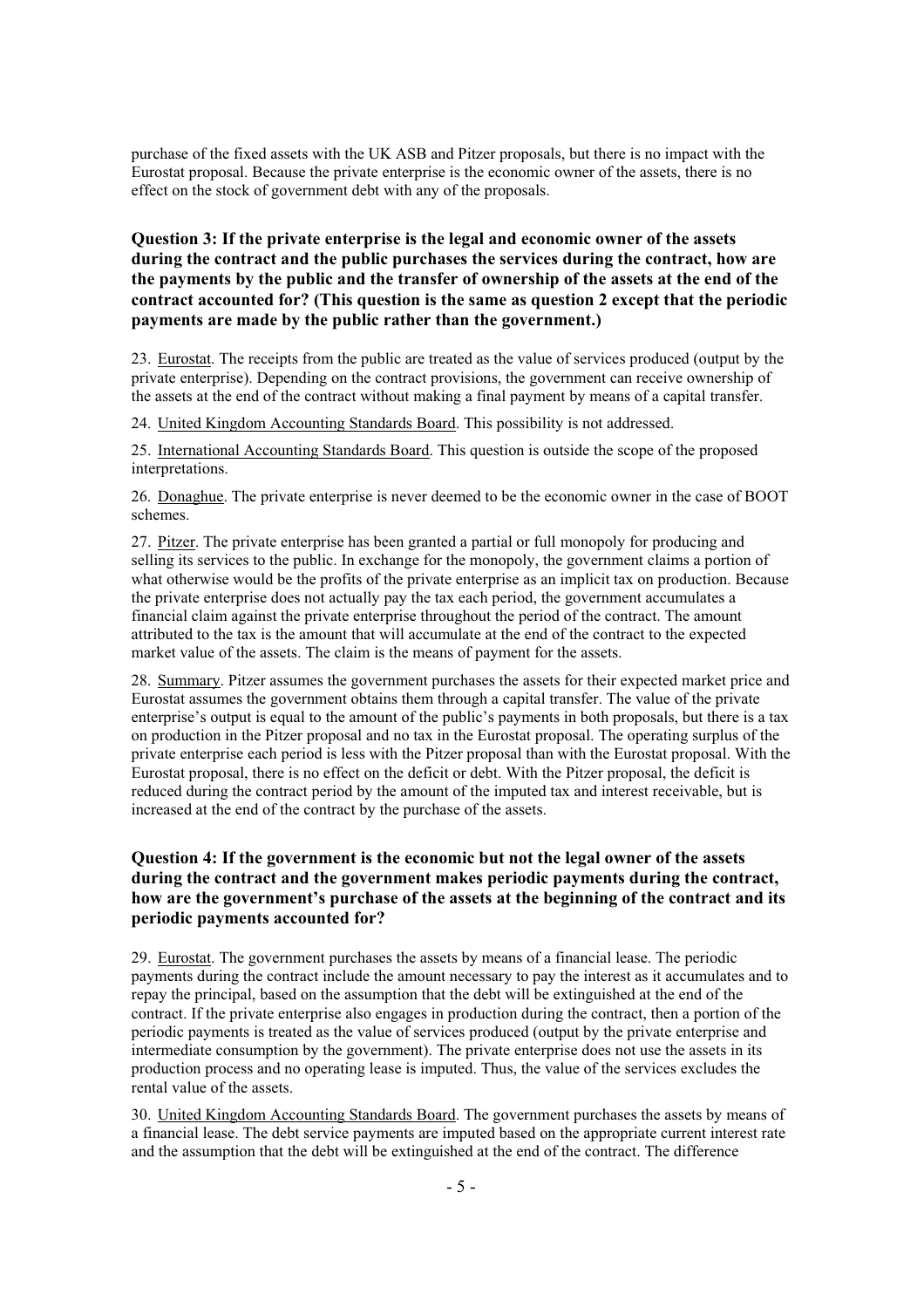between the periodic government payments and the imputed debt service payments is the purchase of services produced by the private enterprise. The private enterprise does not use the assets in its production process and no operating lease is imputed. Thus, the value of the services excludes the rental value of the assets.

31. International Accounting Standards Board. The government purchases the assets using a non-cash asset as the means of payment. If the private enterprise has the *right of use* of the assets, then it has an operating lease and the private enterprise's asset is a lease prepayment. In this case, the periodic payments received from the government are sales of services and the lease prepayment is distributed proportionally over the life of the contract. If, as is usual, the government controls the use to which the assets are put, the private enterprise does not have the right of use and, therefore, does not have an operating lease. Instead it has the *right to access* the assets to provide the services, and its asset is a financial receivable, usually a loan or an other accounts receivable. The subsequent periodic payments are then partitioned between a payment for services and a repayment of the receivable. In this case, the private enterprise does not use the assets in its production process and no operating lease is imputed. Thus, the value of the services excludes the rental value of the assets.

32. Donaghue. The government purchases the assets by means of a financial lease. It is assumed that the private enterprise uses the assets to produce services that are sold to the government and pays for the use of the assets by means of an operating lease. The actual periodic payments by government are treated as the value of services produced by the private enterprise. Each financial lease payment is imputed equal to the amount necessary to extinguish the loan at the end of the contract period. Each operating lease payment is imputed equal to the financial lease payment. The private enterprise uses the assets in its production process. Thus, the value of the services includes the rental value of the assets (the value of the operating lease payment).

33. Pitzer. The government purchases the assets by means of a financial lease. It is assumed that the private enterprise uses the assets to produce services that are sold to the government and pays for the use of the assets by means of an operating lease. The periodic payments by government are a combination of a purchase of services produced by the private enterprise and the build up of a financial claim against the private enterprise. The amount attributed to the financial claim is the amount that, including interest earned throughout the contract period, equals the expected market value of the assets at the end of the contract. Each financial lease payment is imputed equal to the amount that will reduce the loan at the end of the contract to the value of the financial claim of the government against the private enterprise, which is also the expected value of the fixed assets and land. The private enterprise uses the assets in its production process. Thus, the value of the services includes the rental value of the assets (the value of the operating lease payment).

34. Summary. The Eurostat, UK ASB, and IASB proposals (with no operating lease) are essentially the same. The value of the services produced by the private enterprise is the residual of the actual payment less the amount of the debt service payment. Because there is no operating lease, the value of the services of the assets (the amount that would be the operating lease payment) is not included in the cost of production. Donaghue and Pitzer both consider the use of the assets to be part of the production process and include the cost of the imputed operating lease payment in the cost of production of the private enterprise. Thus, the value of the services produced by the private enterprise is greater than with the Eurostat, UK ASB, and IASB proposals. The amount of the operating lease payment with the Pitzer proposal is less than with the Donaghue proposal because the balance of the loan associated with the financial lease is reduced only to the expected market value of the assets by the end of the contract, while with the Donaghue proposal the loan is completely extinguished. The operating lease payments should reflect the flow of capital services from the assets over the period of the agreement and by setting their net present value at the beginning of the agreement equal to the value of the assets, Donaghue overstates the value of the operating lease payments if the assets still have value at the end of the agreement. The upshot is that the Eurostat, UK ASB, IASB and Pitzer proposals have the same operating surplus for the private enterprise, but Donaghue's is understated.

35. With all of the proposals, the deficit and debt are increased at the beginning of the contract by the purchase of the assets and incurrence of a loan or similar liability. With the Eurostat, UK ASB, and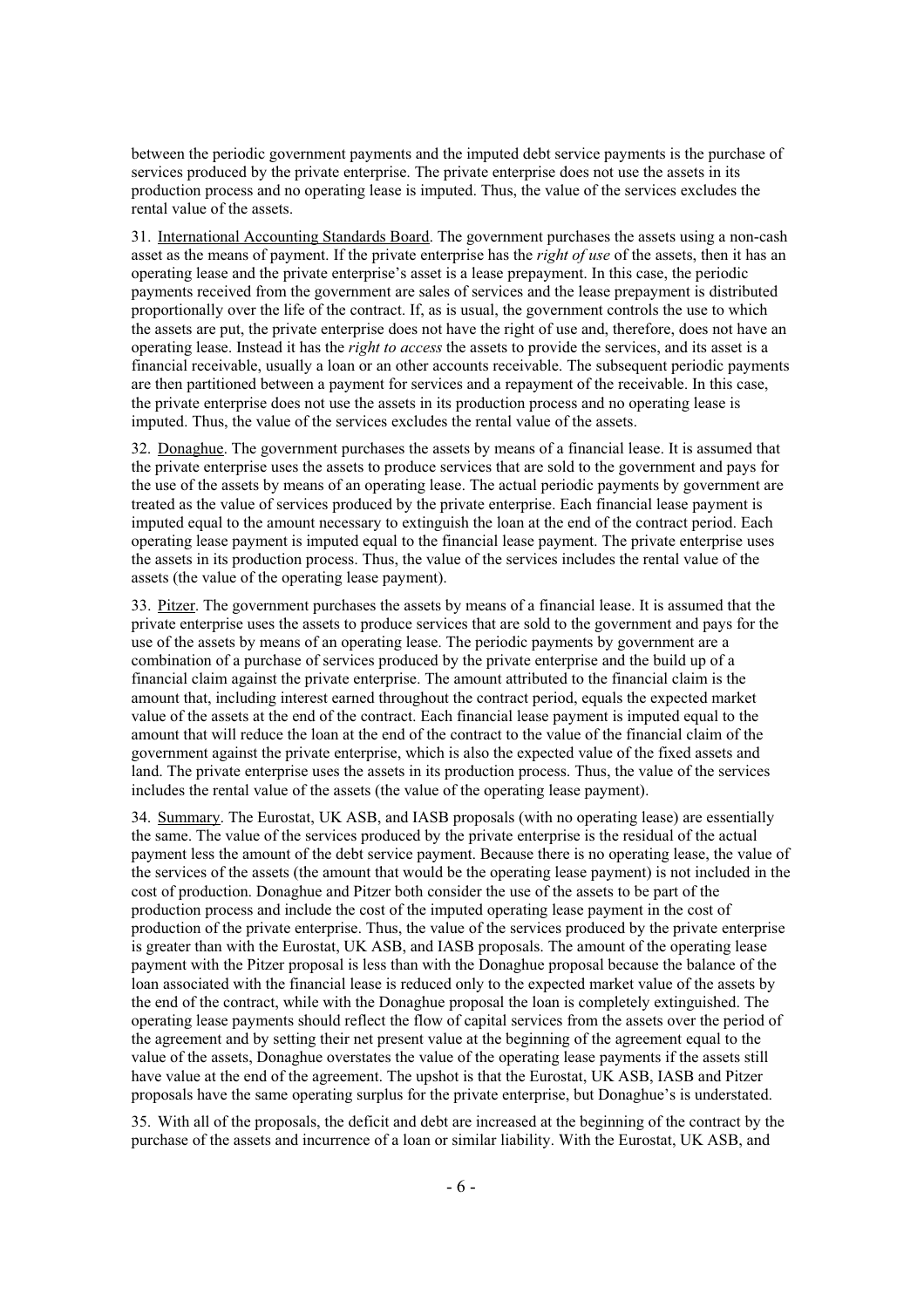IASB proposals, the deficit is increased during the contract by the interest payments and the debt is decreased by the principal repayments. The deficit is also increased during the contract by the amount paid by the government for the services, which excludes the value of the services of the assets. The Donaghue proposal is similar, but the amount paid by the government for the services includes the value of the services of the assets. This higher payment is offset by the receipt of operating leasing payments. With the Pitzer proposal, the debt service payments are less and the reduction of the debt is correspondingly less. The amount paid by the government for the services is also less. The lower deficit and higher debt during the contract is offset at the end of the contract when the government purchases the assets and liquidates the debt.

## **Question 5: If the government is the economic but not the legal owner of the assets during the contract and the public purchases the services during the contract, how are the government's purchase of the assets at the beginning of the contract and the payments by the public accounted for? (This question is the same as question 4 except that the periodic payments are made by the public rather than the government.)**

36. Eurostat. There is no need to answer this question because the private enterprise is considered to be the economic owner whenever the payments are received from the public.

37. United Kingdom Accounting Standards Board. This possibility is not addressed.

38. International Accounting Standards Board. The government purchases the assets using a non-cash asset as the means of payment. If the private enterprise has the *right of use* of the assets, then it has an operating lease and the private enterprise's asset is a lease prepayment. In this case, the periodic payments received from the public are sales of services and the lease prepayment is distributed proportionally over the life of the contract. If, as is usual, the government controls the use to which the assets are put, the private enterprise does not have the right of use and, therefore, does not have an operating lease. Instead it has the *right to access* the assets to provide the services, which is classified as an intangible, non-financial asset—*the right to collect the payments from the public*. In this case, the periodic payments received from the public are sales of services and the value of the intangible asset is amortized over the life of the contract. The cost of production includes the amortization expense rather than the operating lease payment, but amortization of intangible assets is not a transaction. As a result, the net operating surplus is larger than if an operating lease were assumed.

39. Donaghue. The government purchases the assets by means of a financial lease. It is assumed that the private enterprise uses the assets to produce the services that are sold to the public and pays for the use of the assets by means of an operating lease. The receipts from the public are treated as the value of the services produced by the private enterprise. Each financial lease payment is imputed equal to the amount necessary to extinguish the loan at the end of the contract period. Each operating lease payment is imputed equal to the financial lease payment. Because the private enterprise uses the assets in its production process, the value of the services includes the rental value of the assets (the value of the operating lease payment).

40. Pitzer. The government purchases the assets by means of a financial lease. It is assumed that the private enterprise uses the assets to produce the services that are sold to the public and pays for the use of the assets by means of an operating lease. The private enterprise has been granted a partial or full monopoly for producing and selling its services to the public. In exchange for the monopoly, the government claims a portion of what otherwise would be the profits of the private enterprise as an implicit tax on production. Because the private enterprise does not actually pay the tax each period, the government accumulates a financial claim against the private enterprise throughout the period of the contract. The amount attributed to the tax is the amount that will accumulate at the end of the contract to the expected market value of the assets. Each financial lease payment is imputed equal to the amount that will reduce the loan at the end of the contract to the value of the financial claim of the government against the private enterprise, which is also the expected value of the fixed assets and land. The private enterprise uses the assets in its production process. Thus, the value of the services includes the rental value of the assets (the value of the operating lease payment).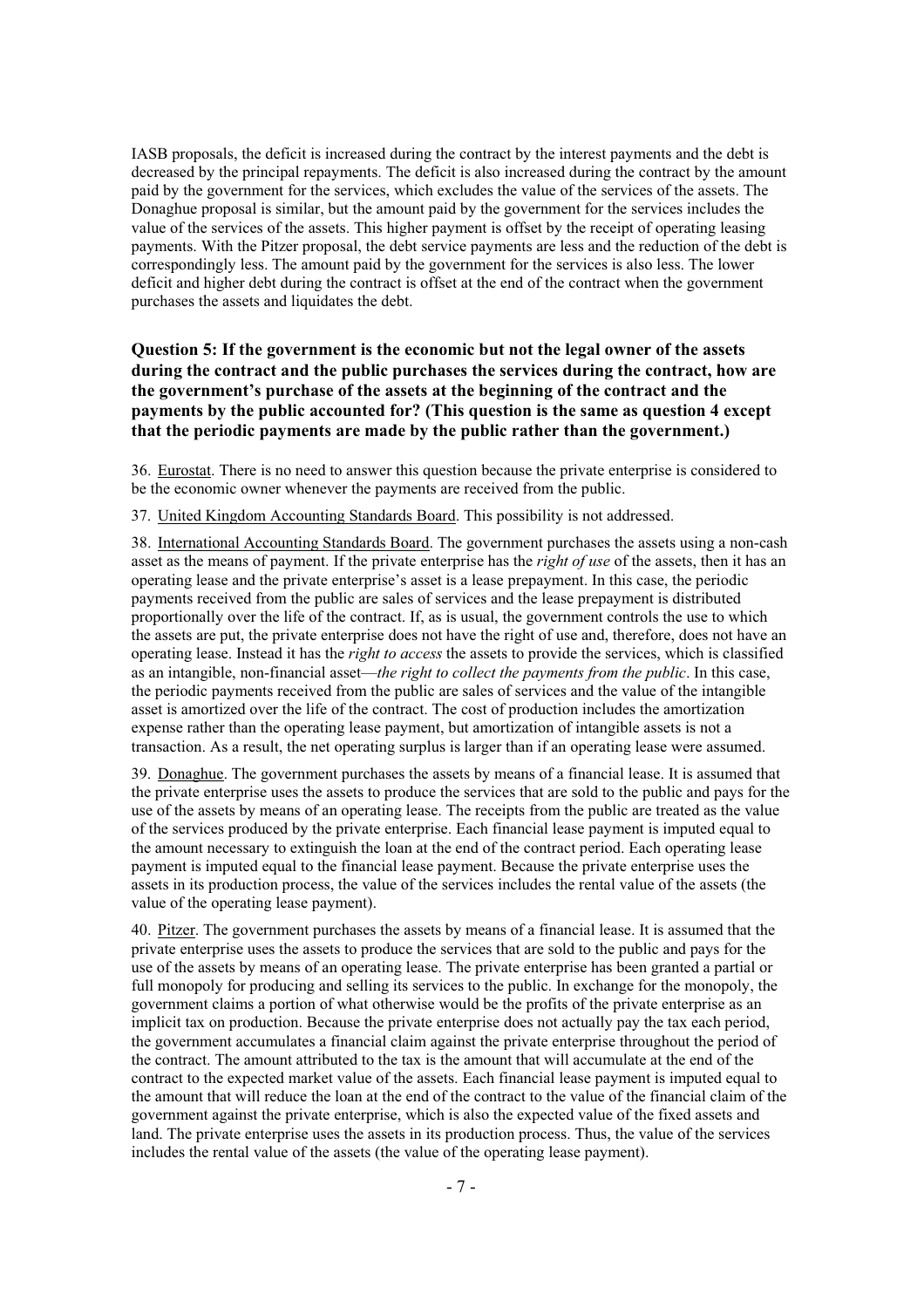41. Summary. With the IASB, Donaghue, and Pitzer proposals, the value of the services produced by the private enterprise is equal to the actual receipts from the public. With the IASB proposal, the amortization of the intangible asset is an expense. With the Donaghue and Pitzer proposals, the operating lease payment is an expense. Thus, the operating surplus is greater with the IASB proposal than with either the Donaghue or the Pitzer proposal. The amount of the operating lease payment with the Pitzer proposal is less than with the Donaghue proposal because the balance of the loan associated with the financial lease is reduced only to the expected market value of the assets by the end of the contract, while with the Donaghue proposal the loan is completely extinguished. The operating lease payments should reflect the flow of capital services from the assets over the period of the agreement and by setting their net present value at the beginning of the agreement equal to the value of the assets, Donaghue overstates the value of the operating lease payments if the assets still have value at the end of the agreement. The upshot is that Donaghue's proposal understates the operating surplus for the private enterprise.

42. With the Donaghue and Pitzer proposals, the deficit increases at the beginning of the contract with the purchase of the assets. During the contract, the deficit is increased by the interest payments but decreased by the receipt of the operating lease payments. As with question 4, the difference between the Donaghue and Pitzer proposals is that the operating lease payments are higher and the debt reduction is greater with the Donaghue proposal than with the Pitzer proposal during the contract. At the end of the contract, there is no change in the debt with the Donaghue proposal but there is a debt liquidation payment with the Pitzer proposal. With the IASB proposal, the initial purchase of the assets is offset by the sale of the intangible asset so that there is no effect on the deficit. During the contract, there are no interest payments and no operating lease payments.

## **Question 6: If the government transfers the ownership of existing assets to the private enterprise at the beginning of the contract for use during the contract with the provision that ownership be transferred back to government at the end of the contract, what treatment should be accorded those transfers of ownership?**

43. Eurostat. If the government transfers existing fixed assets and/or land to the private enterprise at the beginning of the contract period for use in producing the services, this transfer is treated as the acquisition of equity in the private enterprise by the government. The exchange of the non-financial assets for the financial asset is accomplished with a reclassification of assets, which is a nontransaction other change in the volume of assets. When the assets are transferred back to the government at the end of the contract, there is another reclassification of assets. If the assets are fixed assets, then their value will decrease during the contract. This decrease in value is treated as a revaluation of the equity asset.

44. International Accounting Standards Board. If an asset is sold by the government to the private unit for use in the contract with either an option or an obligation to repurchase the asset at the end of the contract such that the government retains significant risks or rewards, then the transaction is not a sale, but is an operating lease.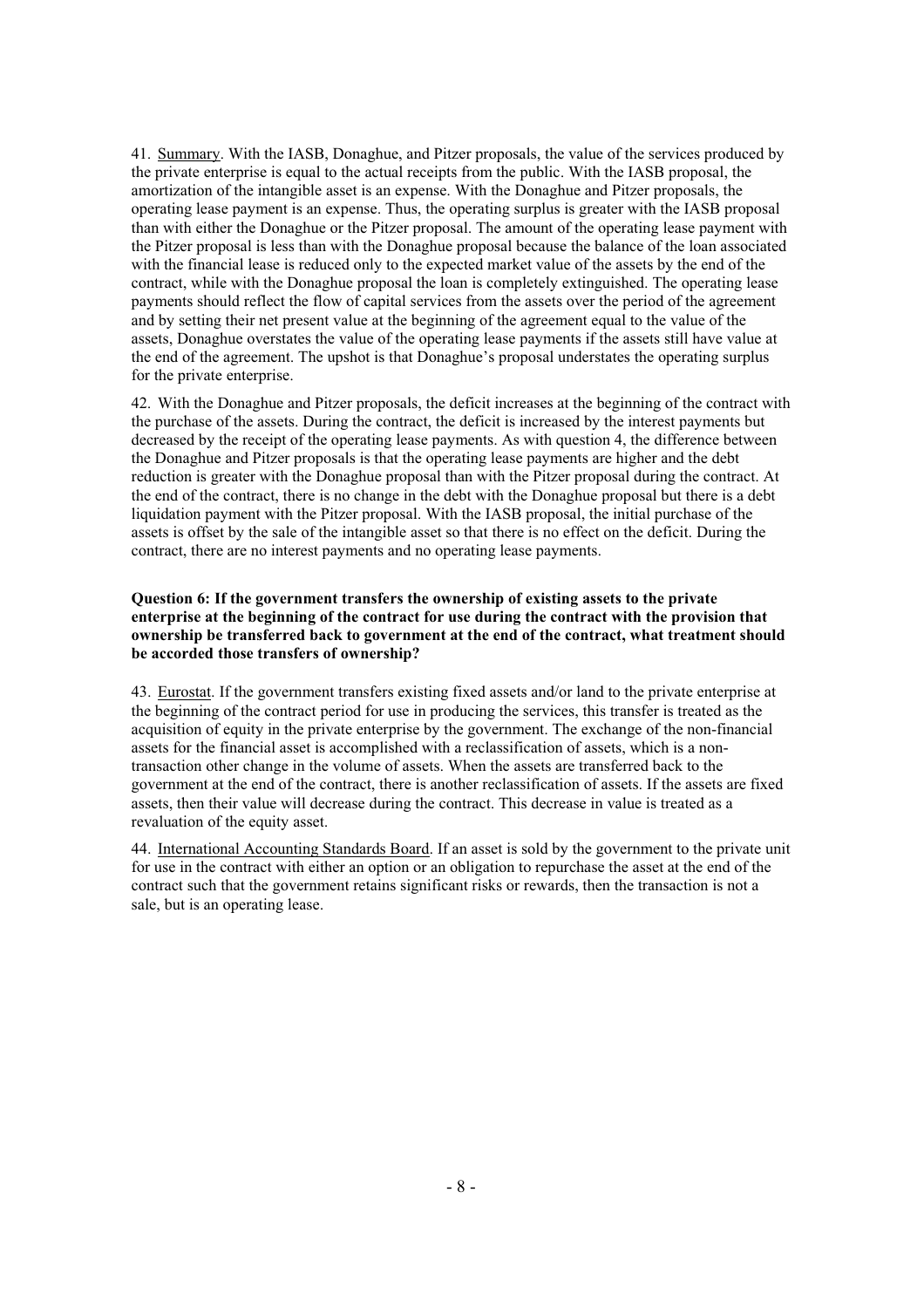## **Question 7: How should payments by the private enterprise to the government during the contract be accounted for?**

45. Eurostat. In concession contracts, the private enterprise is obligated to make regular payments to the government. If the government has transferred ownership of some assets to the private enterprise, the payments are treated as dividends on the financial asset received in exchange for the non-financial assets (see question 6). Otherwise, the payments are treated as rent if the private enterprise is using government land or taxes on production if it is not using government land.

John Pitzer

Charles Aspden

Canberra II Group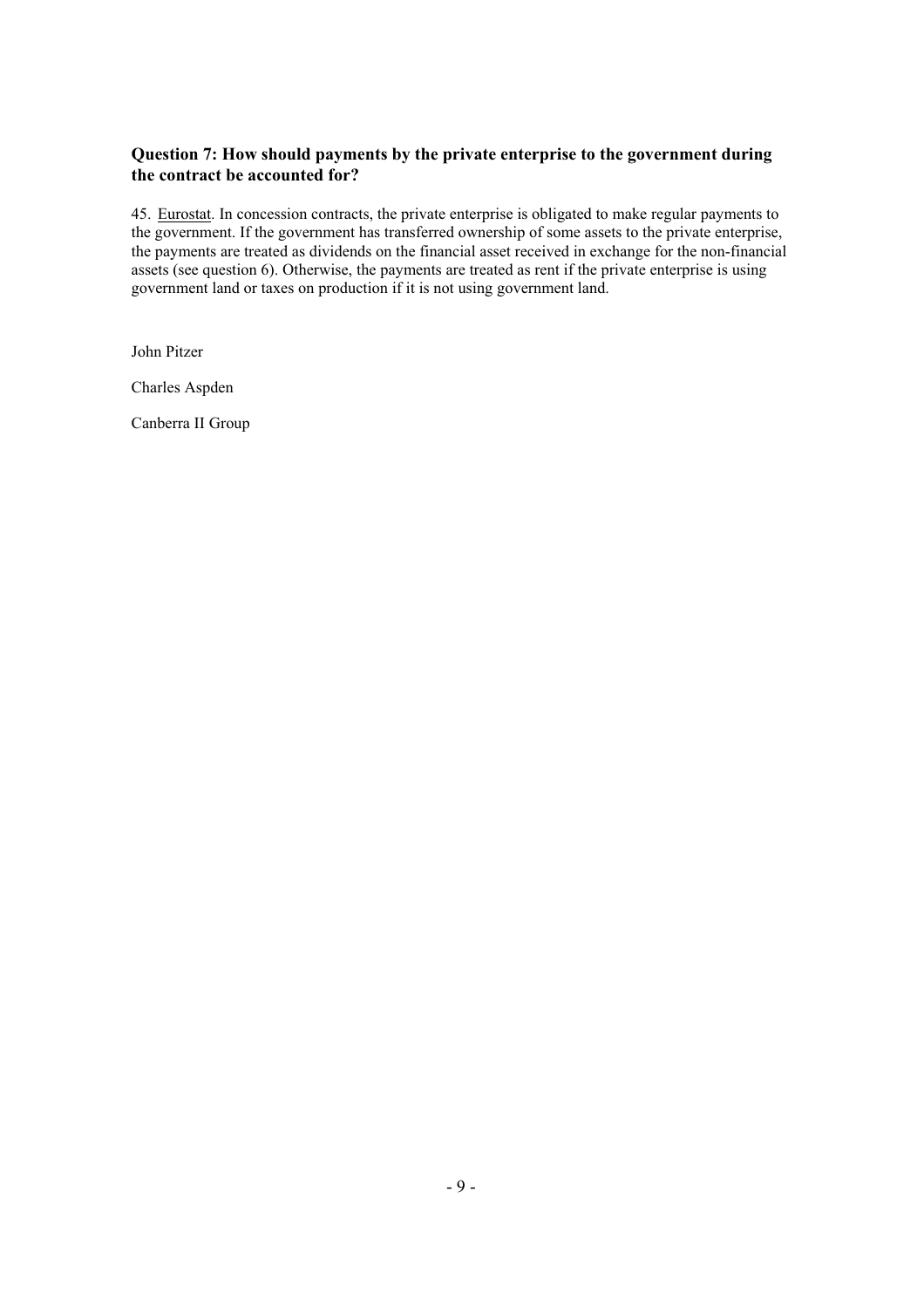# **Questionnaire**

Please mark your preference with an X, and provide comments as you see fit.

Name of member:

Canberra II meeting(s) attended:

## **1. Which unit is the economic owner of the assets at the beginning of the contract?**

| 1. Eurostat                                    |         |
|------------------------------------------------|---------|
| 2. United Kingdom Accounting Standards Board   | $\Box$  |
| 3. International Accounting Standards Board    | $\Box$  |
| 4. Donaghue                                    | $\perp$ |
| 5. General statement                           | $\Box$  |
| 6. Other, please specify what you have in mind |         |
|                                                |         |

Comments:

## **2. If the private enterprise is the legal and economic owner of the assets during the contract and the government makes periodic payments during the contract, how are the periodic payments and the transfer of ownership of the assets at the end of the contract accounted for?**

| 1. Eurostat                                    |  |
|------------------------------------------------|--|
| 2. United Kingdom Accounting Standards Board   |  |
| 3. Pitzer                                      |  |
| 4. Other, please specify what you have in mind |  |
| Comments:                                      |  |

**3. If the private enterprise is the legal and economic owner of the assets during the contract and the public purchases the services during the contract, how are the payments by the public and the transfer of ownership of the assets at the end of the contract accounted for?** 

| 1. Eurostat                                    |         |
|------------------------------------------------|---------|
| 2. Pitzer                                      | $\perp$ |
| 3. Other, please specify what you have in mind | $\perp$ |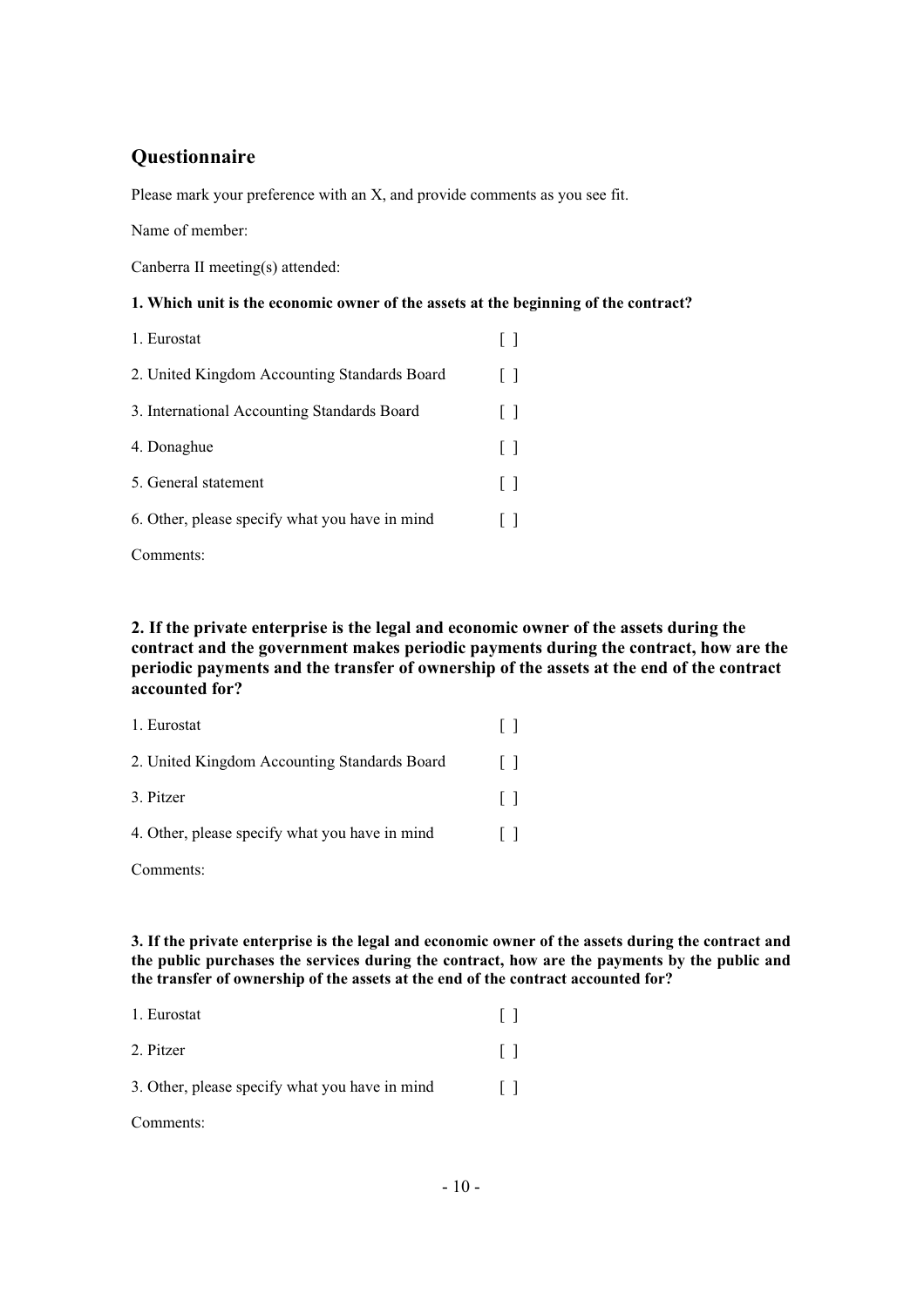**4. If the government is the economic but not the legal owner of the assets during the contract and the government makes periodic payments during the contract, how are the government's purchase of the assets at the beginning of the contract and its periodic payments accounted for?** 

| 1. Eurostat                                    |              |
|------------------------------------------------|--------------|
| 2. United Kingdom Accounting Standards Board   | $\Box$       |
| 3. International Accounting Standards Board    | $\mathsf{L}$ |
| 4. Donaghue                                    | $\mathsf{L}$ |
| 5. Pitzer                                      | $\mathsf{L}$ |
| 6. Other, please specify what you have in mind |              |
|                                                |              |

**5. If the government is the economic but not the legal owner of the assets during the contract and the public purchases the services during the contract, how are the purchase of the assets at the beginning of the contract and the payments by the public accounted for?**

| 1. International Accounting Standards Board    | $\Box$ |
|------------------------------------------------|--------|
| 2. Donaghue                                    | l J    |
| 3. Pitzer                                      | $\Box$ |
| 4. Other, please specify what you have in mind |        |

Comments:

Comments:

**6. If the government transfers ownership of existing assets to the private enterprise at the beginning of the contract for use during the contract with the provision that they be transferred back to government at the end of the contract, what treatment should be accorded those transfers of ownership?** 

| 1. Eurostat                                    |        |
|------------------------------------------------|--------|
| 2. International Accounting Standards Board    | $\Box$ |
| 3. Other, please specify what you have in mind | $\Box$ |
| Comments:                                      |        |